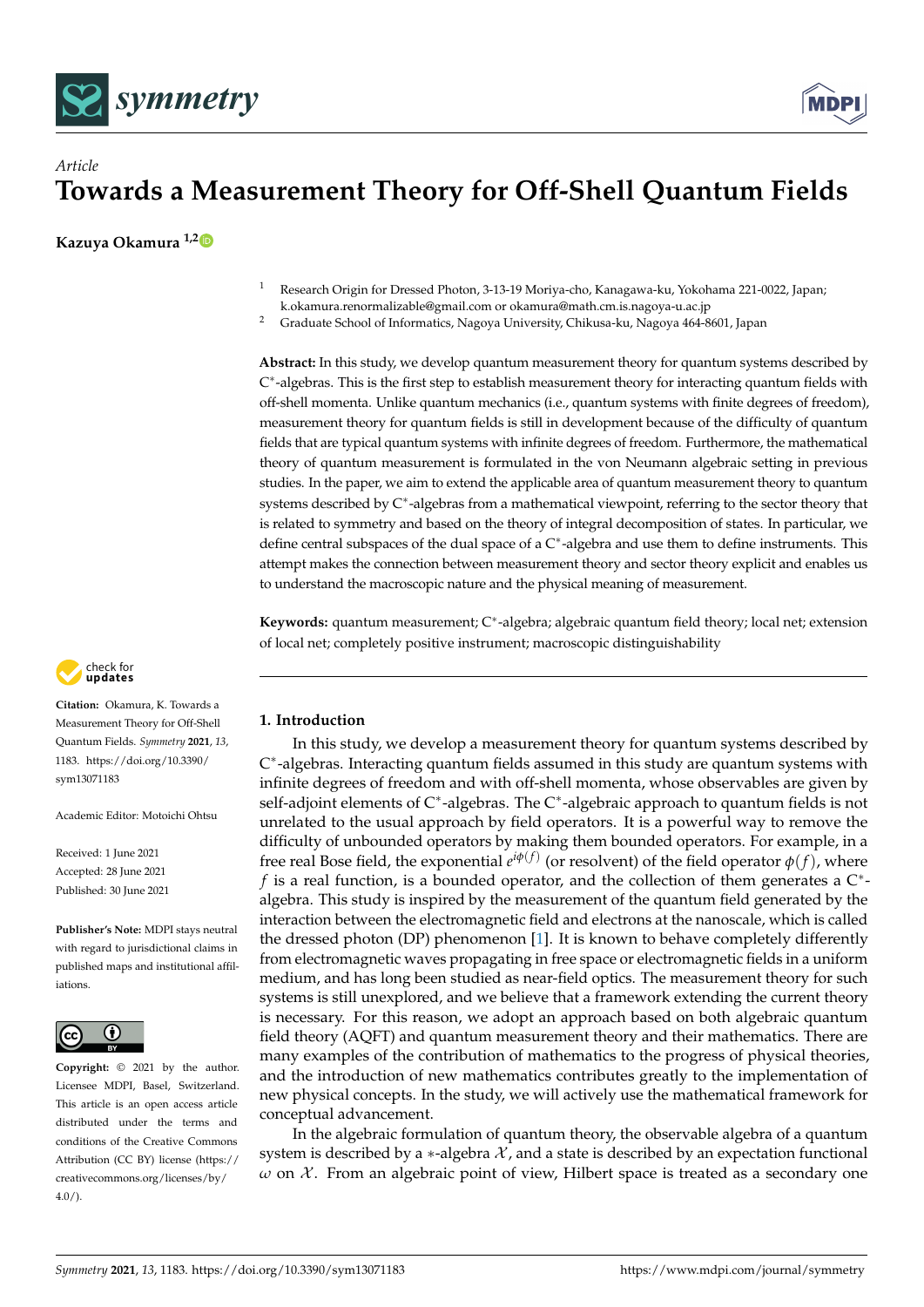to be used in analysis as needed. For each state *ω*, a Hilbert space is given by the GNS representation ( $\pi_{\omega}$ ,  $\mathcal{H}_{\omega}$ ,  $\Omega_{\omega}$ ):

$$
\omega(X) = \langle \Omega_{\omega} | \pi_{\omega}(X) \Omega_{\omega} \rangle \tag{1}
$$

for all  $X \in \mathcal{X}$ . C<sup>\*</sup>-algebras, a special case of \*-algebra, are used in AQFT [\[2](#page-17-1)[–4\]](#page-17-2). Various Hilbert spaces can be given by the GNS representation, and the fact that the representation has a physical meaning as well as the Hilbert space itself primarily promotes the conceptual understanding of the algebraic formulation. The contribution of Haag and Kastler [\[2\]](#page-17-1) to this progress has been significant. Although there are studies on the algebraic formulation prior to their study, Ref. [\[2\]](#page-17-1) is probably the first to successfully confront the fact that there are many different representations (depending on the choice of state). In [\[2\]](#page-17-1), the "physical equivalence" of representations (also called weak equivalence) was used to give a clear meaning to the replacement between equivalent representations. In [\[5–](#page-17-3)[8\]](#page-17-4), a physical meaning was given to the situation in (A)QFT where different representations chosen by the DHR selection criterion coexist. It is a criterion that selects representations equivalent (through unitary transformations) to the vacuum representation (obtained from the GNS representation from the vacuum state) of the observable algebra on the domain which is spatial to some bounded domain. A representation satisfying this criterion describes a situation in which localized excitations of the quantum field exist. It was shown in [\[9\]](#page-17-5) that a class (collection) of representations satisfying certain conditions corresponds to a situation where topological charges exist, and that, by using these representations, field algebra F and global gauge group *G* are reconstructed from observable algebra A. This result is known as an iconic result in AQFT. Representations with different charges form their own sectors (with unitary equivalence), which are not only unitarily inequivalent but also mutually "disjoint", giving rise to the so-called "superselection rule". This result is closely related to the representation theory of field operators including the algebra of canonical commutation relations, where unitarily inequivalent representations arise (see [\[10–](#page-17-6)[13\]](#page-17-7) and references therein). Global gauge group *G* here is an unbroken symmetry, and the results of [\[9\]](#page-17-5) are not valid for broken symmetries [\[14\]](#page-17-8). The extension of Ref. [\[9\]](#page-17-5)'s results to broken symmetry situations was done in [\[14,](#page-17-8)[15\]](#page-17-9), and Ojima [\[16\]](#page-17-10) defined the generalized sector as a "quasi-equivalence class of factor states", allowing for a unified treatment of macroscopic aspects in quantum systems in various contexts, including measurement.

To date, the instrument introduced by Davies and Lewis [\[17\]](#page-17-11) has contributed greatly to the development of quantum measurement theory. They introduced instruments from a statistical viewpoint, and specified probability distributions and states after the measurement obtained by measuring a system using the measurement apparatus. However, because the relationship between the instrument and the usual quantum mechanical description was not clear at first, the analysis using the instrument did not progress until the investigation by Ozawa [\[18\]](#page-17-12). He introduced a completely positive instrument and a measuring process, the latter being used for quantum mechanical modeling of measurement. Every measuring process defines a completely positive instrument. The main result of [\[18\]](#page-17-12) is the converse in a quantum system with finite degrees of freedom, i.e., every completely positive instrument in such a system is defined by a measuring process. This is a standard fact in quantum measurement theory now. Furthermore, the theory of completely positive instruments in quantum systems with infinite degrees of freedom described by the general von Neumann algebra has recently been developed in [\[19](#page-17-13)[,20\]](#page-17-14). C<sup>∗</sup> -algebras and von Neumann algebras can be viewed as non-commutative versions of topological and measurable spaces, respectively. The latter is a special case of the former, but their analysis methods are very different. In the current measurement theory, focusing on probability distributions and states after the measurement has led to the selection of components to be macroscopic by the measurement and the successful investigation of the relationship with quantum mechanical modeling.

In order to formulate the measurement theory for quantum systems described by  $\overline{C}^*$ algebras, the more general case compared to von Neumann algebras, we believe that it is necessary to integrate a completely positive instrument and the sector theoretical treatment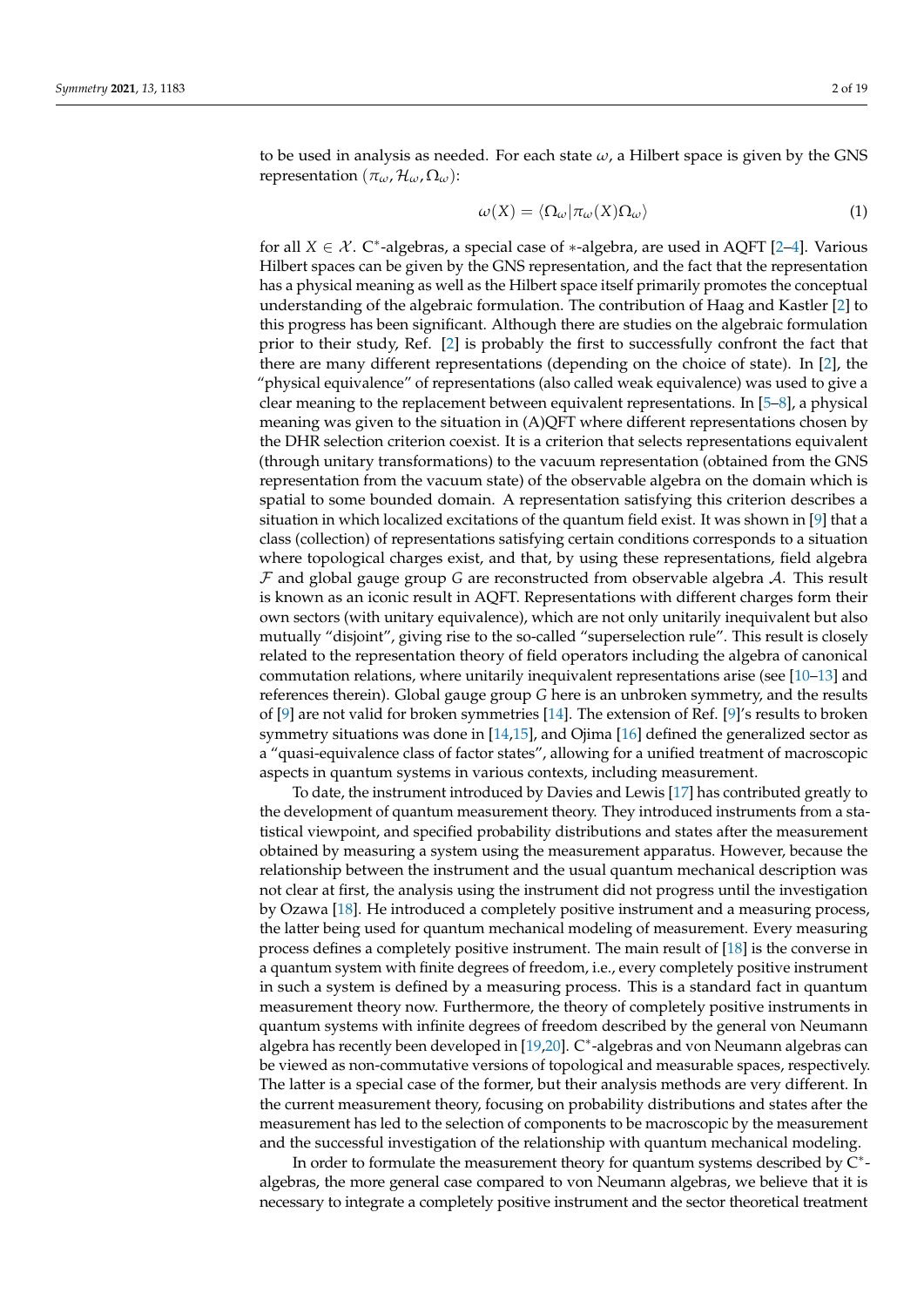of the macroscopic aspect of the quantum system. The reason for this is that, because the concept of state is statistically characterized, we consider that the difference of values output by the measurement should be macroscopically distinguished by the disjointness of states of the composite system of the system and the measuring apparatus. In other words, a measurement is a physical process that leads to the situation wherein different output values of the measuring apparatus correspond to mutually disjoint states of the composite system. From this viewpoint, a measuring process, a quantum mechanical modeling of the measurement, is of course important historically and theoretically, but it should not necessarily be the first consideration in establishing the physical meaning and description of the measurement. On the other hand, this study is advantageous in that the identification of sectors by the measurement is justified by the measurement-theoretic description. We are convinced that the establishment of the measurement theory in quantum systems described by C<sup>\*</sup>-algebras will open up new perspectives for the understanding of macroscopic aspects of quantum systems. Herein, we reexamine the result of [\[21\]](#page-17-15). While [\[21\]](#page-17-15) focused on the use of measuring processes, we make thorough use of the instrument in this study.

In Section [2,](#page-2-0) the local net and open system are discussed and the description of dynamics as an open system in AQFT is stated. In Section [3,](#page-4-0) we review the sector theory and its mathematics. In Section [4,](#page-7-0) the central subspaces of the dual of a C<sup>\*</sup>-algebra are defined. In the C<sup>\*</sup>-algebraic setting, we define instruments in terms of central subspaces. Furthermore, we define and characterize central instruments in order to examine the differences between the C<sup>∗</sup> -algebraic setting and the von Neumann algebraic setting. In Section [5,](#page-9-0) we summarize the results of the study and present the perspective.

## <span id="page-2-0"></span>**2. Systems of Interest: Local Nets and Open System**

# *2.1. C*<sup>∗</sup> *-Algebraic Quantum Theory*

All the statistical aspects of a physical system **S** are registered in a C<sup>∗</sup> -probablity space (X , *ω*), a pair of a C<sup>∗</sup> -algebra X , and a state *ω* on X [\[21\]](#page-17-15). Observables of **S** are described by self-adjoint elements of  $X$ . On the other hand, the state  $\omega$  is an expectation functional on X and statistically describes a physical situation (or an experimental setting) of **S**. We keep claiming that every quantum system is described in the language of noncommutative (quantum) probability theory (see [\[22\]](#page-17-16) for an introduction to quantum probability theory). In Appendix [A,](#page-13-0) the basic facts on operator algebras are summarized.

#### *2.2. Local Net*

Let *M* be a manifold or a (locally finite) graph. We suppose that *M* describes the space-time or the space under consideration. R denotes the set of bounded regions of *M*, which satisfies ∪ $\mathcal{R} = M$ . *M* ∈  $\mathcal{R}$  is assumed when *M* is bounded.

**Definition 1** (local net). *A family*  $\{A(O)\}_{O \in \mathcal{R}}$  *of*  $C^*$ -algebras is called a local net on M if it *satisfies the following conditions:*

(*i*) For every inclusion  $\mathcal{O}_1 \subset \mathcal{O}_2$ , we have  $\mathcal{A}(\mathcal{O}_1) \subset \mathcal{A}(\mathcal{O}_2)$ .

(*ii*) For any mutually causally separated (spatial) regions  $\mathcal{O}_1$  and  $\mathcal{O}_2$ ,

$$
[\mathcal{A}(\mathcal{O}_1), \mathcal{A}(\mathcal{O}_2)] = \{AB - BA | A \in \mathcal{A}(\mathcal{O}_1), B \in \mathcal{A}(\mathcal{O}_2)\} = \{0\}.
$$
 (2)

For every local net  $\{\mathcal{A}(\mathcal{O})\}_{\mathcal{O}\in\mathcal{R}}$  on M, there exists a C<sup>\*</sup>-algebra

$$
\mathcal{A} = \frac{1}{\bigcup_{\mathcal{O} \in \mathcal{R}} \mathcal{A}(\mathcal{O})} ||\cdot||, \tag{3}
$$

called the global algebra of  $\{A(\mathcal{O})\}_{\mathcal{O}\in\mathcal{R}}$ . If *M* is bounded, then  $A = A(M)$  since  $M \in \mathcal{R}$ and  $\mathcal{O} \subset M$  for all  $\mathcal{O} \in \mathcal{R}$ . When a group *G* acts on  $\mathcal{R}$  as a symmetry, we assume the covariance condition for  $\{\mathcal{A}(\mathcal{O})\}_{\mathcal{O}\in\mathcal{R}}$ : there exists an automorphic action *α* of *G* on *A* such that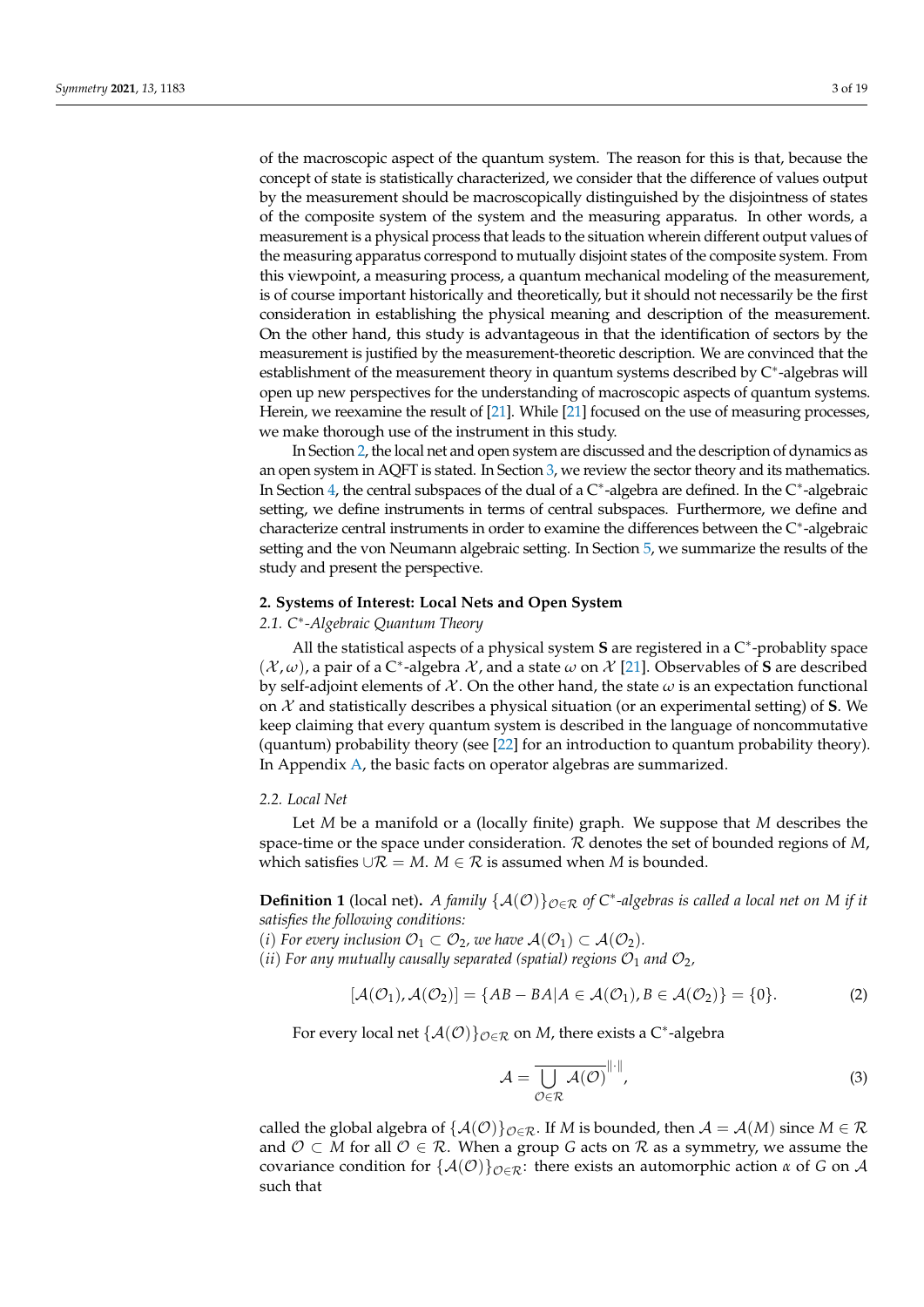$$
\alpha_{g}(\mathcal{A}(\mathcal{O})) = \mathcal{A}(g\mathcal{O})
$$
\n<sup>(4)</sup>

for all  $g \in G$  and  $\mathcal{O} \in \mathcal{R}$ , where  $g\mathcal{O} = \{gx | x \in \mathcal{O}\}.$ 

To describe the statistical aspect of quantum fields by a local net  $\{\mathcal{A}(\mathcal{O})\}_{\mathcal{O}\in\mathcal{R}}$ , states on the global algebra  $A$  or "local states" [\[23\]](#page-17-17) are used.

# *2.3. Open System*

We shall discuss how to describe the dynamics of open systems. In the context of quantum statistical mechanics, open systems are a subject that has been discussed for a long time. Open systems are also fundamental in quantum field theory, and are closely related to scattering theory. In particular, it is a necessary description of the dynamics in the paper concerning the DP as a typical example of off-shell quantum fields. This is because the DP phenomena are known to involve the process of generation by incident light and annihilation that changes to scattered light. On the other hand, it is essential that the quantum field considered here is a quantum system with an infinite degree of freedom system, and we should pay attention to the description of its dynamics (see Section [4](#page-7-0) for details). In the following, we introduce the mathematical concepts necessary to describe the dynamics of open systems.

The discussion below is based on the understanding that closed systems are a special case of open systems. We consider a quantum system S described by a  $C^*$ -algebra  $\mathcal{X}$ . Every time evolution of **S** as a closed system is described by an automorphism of  $\mathcal{X}$ . Furthermore, when the time *t* is parametrized by  $\mathbb{R}$ , the time evolution of **S** as a closed system is described by a strongly continuous automorphism group  $\alpha$  :  $\mathbb{R} \ni t \mapsto \alpha_t \in Aut(X)$ satisfying  $\alpha_0 = \text{id}_{\mathcal{X}}$ ,  $\alpha_s \circ \alpha_t = \alpha_{s+t}$  and  $\alpha_{-t} = \alpha_t^{-1}$  for all  $s, t \in \mathbb{R}$ . In contrast to a closed system, the time evolution of an open system is described by a completely positive map  $T: \mathcal{X} \to \mathcal{X}$ . The complete positivity of maps between C<sup>\*</sup>-algebras is defined as follows:

**Definition 2** (Complete positivity [\[24–](#page-17-18)[27\]](#page-17-19)). Let C and D be C<sup>\*</sup>-algebras. A linear map  $T: C \rightarrow$ D *is said to be completely positive (CP) if*

$$
\sum_{i,j=1}^{n} D_i^* T(C_i^* C_j) D_j \ge 0
$$
\n(5)

*for all*  $n \in \mathbb{N}$ ,  $C_1, \cdots, C_n \in \mathcal{C}$  *and*  $D_1, \cdots, D_n \in \mathcal{D}$ .

It is known that a CP map is positive, but the converse is not true. Every homomorphism of a C<sup>\*</sup>-algebra  $\mathcal C$  into a C<sup>\*</sup>-algebra  $\mathcal D$  is CP. In particular, all automorphisms of a C<sup>\*</sup>-algebra C are CP. For every C<sup>\*</sup>-algebra C and  $n \in \mathbb{N}$ ,  $M_n(\mathcal{C})$  denotes the C<sup>\*</sup>algebra of square matrices of order *n* whose entries are elements of C. For every linear map  $T: \mathcal{C} \to \mathcal{D}$  and  $n \in \mathbb{N}$ , a linear map  $T^{(n)}: M_n(\mathcal{C}) \to M_n(\mathcal{D})$  is defined by  $T^{(n)}(C) = (T(C_{ij}))$  for all  $C = (C_{ij}) \in M_n(\mathcal{C})$ . A linear map  $T: \mathcal{C} \to \mathcal{D}$  is said to be *n*-positive if  $T^{(n)}:M_n(\mathcal{C})\to M_n(\mathcal{D})$  is positive. A linear map  $T:\mathcal{C}\to\mathcal{D}$  is CP if and only if it is *n*-positive for all  $n \in \mathbb{N}$ . The dual map  $T^* : \mathcal{D}^* \to \mathcal{C}^*$  of  $T : \mathcal{C} \to \mathcal{D}$  is defined by

$$
(T^*\varphi)(C) = \varphi(T(C))
$$
\n(6)

for all  $\varphi \in \mathcal{D}^*$  and  $C \in \mathcal{C}$ . *T* is CP if and only if the linear map  $\mathcal{D}^* \ni \varphi \mapsto \sum_{i,j=1}^n C_i T^*(D_i \varphi D_j^*)$ *C*<sup>\*</sup> ∈ *C*<sup>\*</sup> is positive for all *n* ∈ N, *C*<sub>1</sub>,  $\cdots$  , *C<sub>n</sub>* ∈ *C* and *D*<sub>1</sub>,  $\cdots$  , *D<sub>n</sub>* ∈ *D*. Here, for every  $A,B\in\mathcal{D}$  and  $\varphi\in\mathcal{D}^*$  ,  $A\varphi$  ,  $\varphi B$  ,  $A\varphi B\in\mathcal{D}^*$  are defined by

$$
(A\varphi)(D) = \varphi(DA),\tag{7}
$$

$$
(\varphi B)(E) = \varphi(BE), \tag{8}
$$

$$
(A\varphi B)(F) = \varphi(BFA),\tag{9}
$$

respectively, for all  $D, E, F \in \mathcal{D}$ .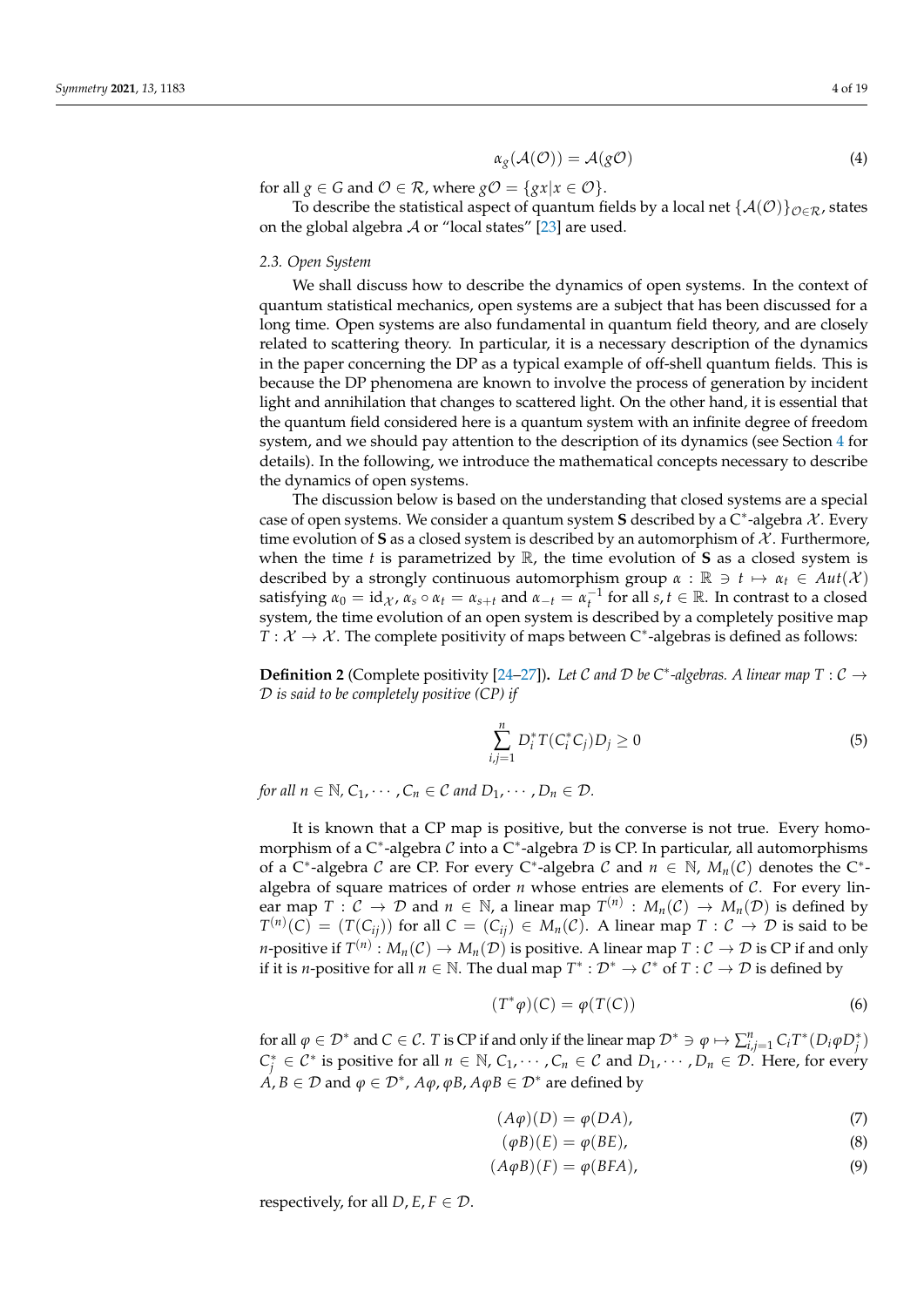The following structure theorem for normal CP maps defined on  $B(\mathcal{H})$  is well-known.

<span id="page-4-1"></span>**Theorem 1.** Let H be a separable Hilbert space. Let T be a normal CP map on  $B(H)$ . (1) *There exist a separable Hilbert space* K*, an element ξ of* K*, a positive operator R on* K*, and a unitary operator U on* H ⊗ K *such that*

$$
T(X) = \text{Tr}_{\mathcal{K}}[U^*(X \otimes R)U(1 \otimes |\xi\rangle \xi])]
$$
\n(10)

*for all*  $X \in B(H)$ *.* 

(2) *There exists a family*  $\{K_i\}_{i=1}^{\infty}$  *of bounded operators on*  $H$  *such that* 

$$
T(X) = \sum_{i=1}^{\infty} K_i^* X K_i
$$
\n(11)

*for all*  $X \in B(H)$ *.* 

The proof of this theorem is given in Appendix [B.](#page-14-0) The dynamics of open systems in the Heisenberg picture are described by a quantum stochastic process in the sense of Accardi– Frigerio–Lewis [\[28,](#page-17-20)[29\]](#page-17-21). Following their study, measurement theory in the Heisenberg picture is formulated in [\[20\]](#page-17-14).

#### <span id="page-4-0"></span>**3. Sector Theory**

The concept of sector is defined by Ojima [\[16\]](#page-17-10) as follows:

**Definition 3.** *A sector of* X *is a quasi-equivalence class of a factor state.*

A state on  $\mathcal X$  is called a factor if the center  $\mathcal Z_\omega(\mathcal X)=\pi_\omega(\mathcal X)''\cap\pi_\omega(\mathcal X)'$  of  $\pi_\omega(\mathcal X)''$ is trivial, i.e.,  $\mathcal{Z}_{\omega}(\mathcal{X}) = \mathbb{C}1$ . Let  $\pi$  be a representation of  $\mathcal X$  on a Hilbert space  $\mathcal H$ . We say that a linear functional  $ω$  on  $\mathcal X$  is  $π$ -normal if there exists a trace-class operator  $σ$  on  $\mathcal H$ such that

$$
\omega(X) = \text{Tr}[\pi(X)\sigma] \tag{12}
$$

for all  $X \in \mathcal{X}$ .

**Definition 4.** Let  $\pi_1$  and  $\pi_2$  be a representation of X on Hilbert spaces  $\mathcal{H}_1$  and  $\mathcal{H}_2$ , respectively.  $(1)$   $\pi_1$  *and*  $\pi_2$  *are quasi-equivalent, written as*  $\pi_1 \approx \pi_2$ *, if every*  $\pi_1$ -normal state is  $\pi_2$ -normal *and vice versa.*

 $(2)$   $\pi_1$  *and*  $\pi_2$  *are mutually disjoint, written as*  $\pi_1$  *δ*  $\pi_2$ *, if no*  $\pi_1$ *-normal state is*  $\pi_2$ *-normal and vice versa.*

*Two states*  $\omega_1$  *and*  $\omega_2$  *on* X are quasi-equivalent (mutually disjoint, resp.), written as  $\omega_1 \approx \omega_2$  $(\omega_1 \& \omega_2$ , resp.), if  $\pi_{\omega_1}$  and  $\pi_{\omega_2}$  are quasi-equivalent (mutually disjoint, resp.).

The sector theory based on sector defined above has already been discussed in [\[16](#page-17-10)[,21\]](#page-17-15). However, we believe that mathematics related to sector theory should be reexamined in order to develop measurement theory for quantum systems described by C<sup>∗</sup> -algebras. The following theorem mathematically justifies the definition of sector, which is obvious from [\[30\]](#page-17-22) (Corollary 5.3.6).

**Theorem 2.** *Two factor states*  $\omega_1$  *and*  $\omega_2$  *are either quasi-equivalent or disjoint.* 

By the above theorem, two factor states  $\omega_1$  and  $\omega_2$  belong to different sectors if and only if  $\omega_1 \&set \omega_2$ . A sector corresponds to a macroscopic situation where order parameters of the system have definite values. Although the unitary equivalence of states is efficient for pure states, physically important states are not always pure. For example, KMS states in some quantum system with infinite degrees of freedom are of type III. We would like to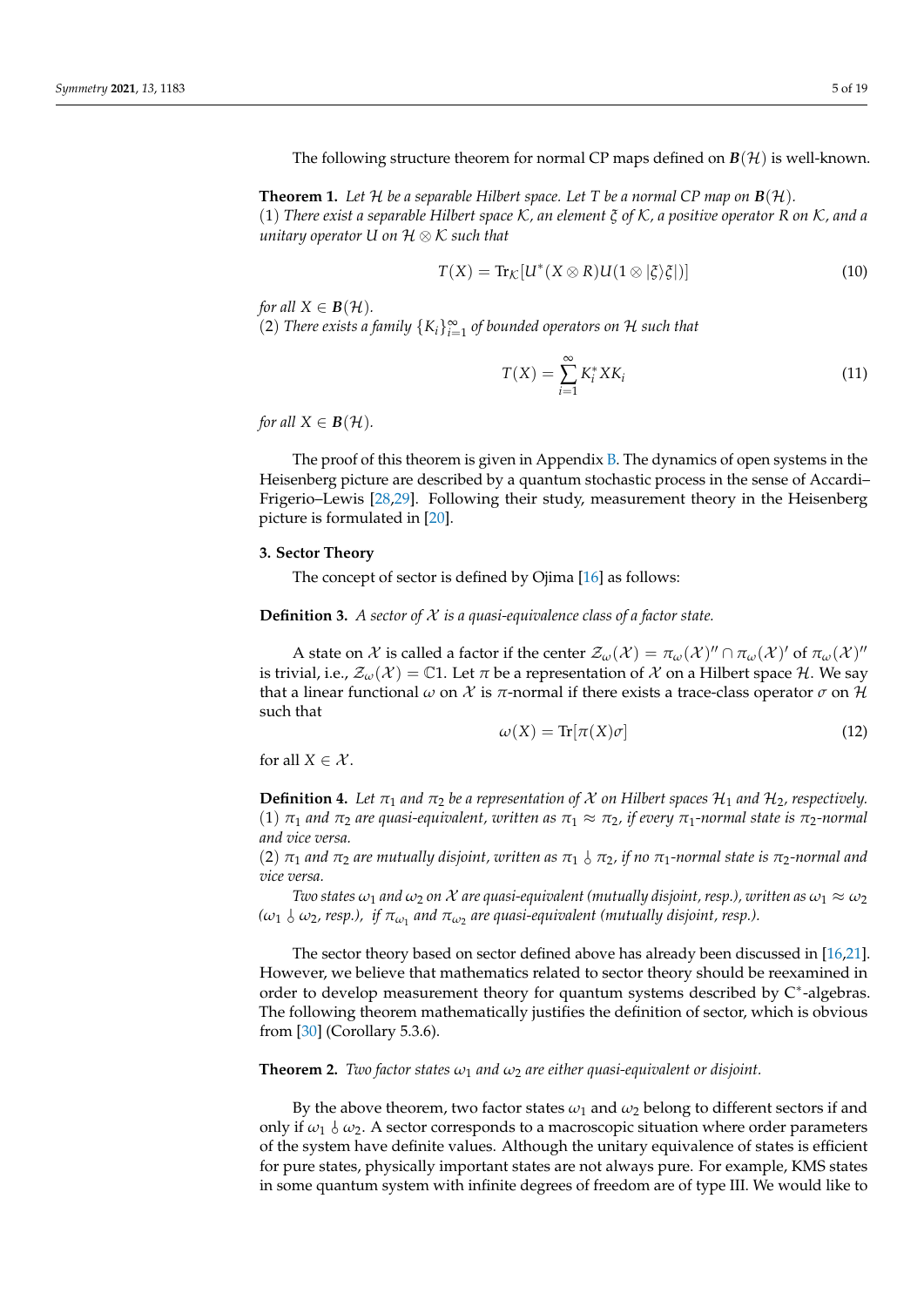stress that the unitary equivalence class of a pure state is not appropriate for a unit of the state space. The reason will be discussed later.

Next, we shall define the notion of orthogonality of states. The order relation  $\omega_1 \leq \omega_2$ for two positive linear functionals  $\omega_1$  and  $\omega_2$  on X is defined by

$$
\omega_1(X) \le \omega_2(X) \tag{13}
$$

for all  $X \in \mathcal{X}_+$ .

**Definition 5.** Let  $\omega_1, \omega_2$  be positive linear functionals on X. We say that  $\omega_1$  and  $\omega_2$  are mutually  $\sigma$ *orthogonal, written as ω*<sub>1</sub>⊥ $ω$ <sub>2</sub>, if there exists no non-zero positive linear functional  $ω'$  such that  $\omega' < \omega_1$  *and*  $\omega' < \omega_2$ *.* 

The following theorem shows the gap between the disjointness and the orthogonality of states.

<span id="page-5-0"></span>**Theorem 3** ([\[31\]](#page-17-23) (Lemma 4.1.19 and Lemma 4.2.8)). Let  $\omega_1$ ,  $\omega_2$  be positive linear functionals *on*  $\mathcal{X}$ *. Put*  $\omega = \omega_1 + \omega_2$ *.* 

(1) If  $\omega_1$  and  $\omega_2$  are mutually orthogonal, then there exists an orthogonal projection  $P \in \pi_\omega(\mathcal{X})'$ *such that*

$$
\omega_1(X) = \langle \Omega_{\omega} | P \pi_{\omega}(X) \Omega_{\omega} \rangle, \quad \omega_2(X) = \langle \Omega_{\omega} | (1 - P) \pi_{\omega}(X) \Omega_{\omega} \rangle \tag{14}
$$

*for all*  $X \in \mathcal{X}$ *.* 

(2) If  $\omega_1$  and  $\omega_2$  are mutually disjoint, then there exists an orthogonal projection  $C \in \mathcal{Z}_{\omega}(\mathcal{X})$ *such that*

$$
\omega_1(X) = \langle \Omega_{\omega} | C\pi_{\omega}(X)\Omega_{\omega} \rangle, \quad \omega_2(X) = \langle \Omega_{\omega} | (1 - C)\pi_{\omega}(X)\Omega_{\omega} \rangle \tag{15}
$$

*for all*  $X \in \mathcal{X}$ *.* 

The topology of  $\mathcal{S}(\mathcal{X})$  used here is the restriction of the weak<sup>\*</sup>-topology of  $\mathcal{X}^*$  to  $\mathcal{S}(\mathcal{X})$ . That is to say, it is generated by the basis  $\mathcal{B} = \{O_\omega(\{X_i, \varepsilon_i\}_{i=1}^n) \mid \omega \in \mathcal{S}(\mathcal{X}), n \in \mathcal{S}(\mathcal{X})\}$  $N, X_1, \dots, X_n \in \mathcal{X}, \varepsilon_1, \dots, \varepsilon_n > 0$ , where  $O_\omega(\{X_i, \varepsilon_i\}_{i=1}^n) = {\omega' \in S(X) \mid \forall i = 1, \dots, n}$  $1, \dots, n$ ,  $|\omega(X_i) - \omega'(X_i)| < \varepsilon_i$ . Then,  $\mathcal{S}(\mathcal{X})$  is a compact convex set, and we use the Borel field  $\mathcal{B}(\mathcal{S}(\mathcal{X}))$  of  $\mathcal{S}(\mathcal{X})$  generated by this topology. A positive linear functional  $\omega$  on  $\mathcal X$  is called a barycenter of a regular Borel measure  $\mu$  on  $\mathcal S(\mathcal X)$  if

$$
\omega = \int_{\mathcal{S}(\mathcal{X})} \rho \, d\mu(\rho). \tag{16}
$$

*µ* is then called a barycentric measure of *ω*.

**Definition 6.** *A regular Borel measure*  $\mu$  *on*  $S(\mathcal{X})$  *is orthogonal if* 

$$
\int_{\Delta} \rho \, d\mu(\rho) \perp \int_{\Delta^c} \rho \, d\mu(\rho) \tag{17}
$$

*for all*  $\Delta \in \mathcal{B}(\mathcal{S}(\mathcal{X}))$ *.*  $\mathcal{O}_{\omega}(\mathcal{S}(\mathcal{X}))$  *denotes the set of orthogonal measures on*  $\mathcal{S}(\mathcal{X})$  *with barycenter*  $\omega$ *.* 

The following theorem characterizes orthogonal measures of a state.

<span id="page-5-1"></span>**Theorem 4** ([\[31\]](#page-17-23) (Theorem 4.1.25)). Let  $X$  be a unital C<sup>\*</sup>-algebra and  $\omega$  a state on  $X$ . There is a *one-to-one correspondence between the following three sets:*

- (*i*) *the orthogonal measures*  $\mu \in \mathcal{O}_{\omega}(\mathcal{S}(\mathcal{X}))$ ;
- (*ii*) *the abelian von Neumann subalgebras*  $\mathcal B$  *of*  $\pi_\omega(\mathcal X)$ ';
- (*iii*) *the orthogonal projections*  $P$  *on*  $\mathcal{H}_\omega$  *such that*  $P\Omega_\omega = \Omega_\omega$  *and*  $P\pi_\omega(\mathcal{X})P \subseteq \{P\pi_\omega(\mathcal{X})P\}'$ .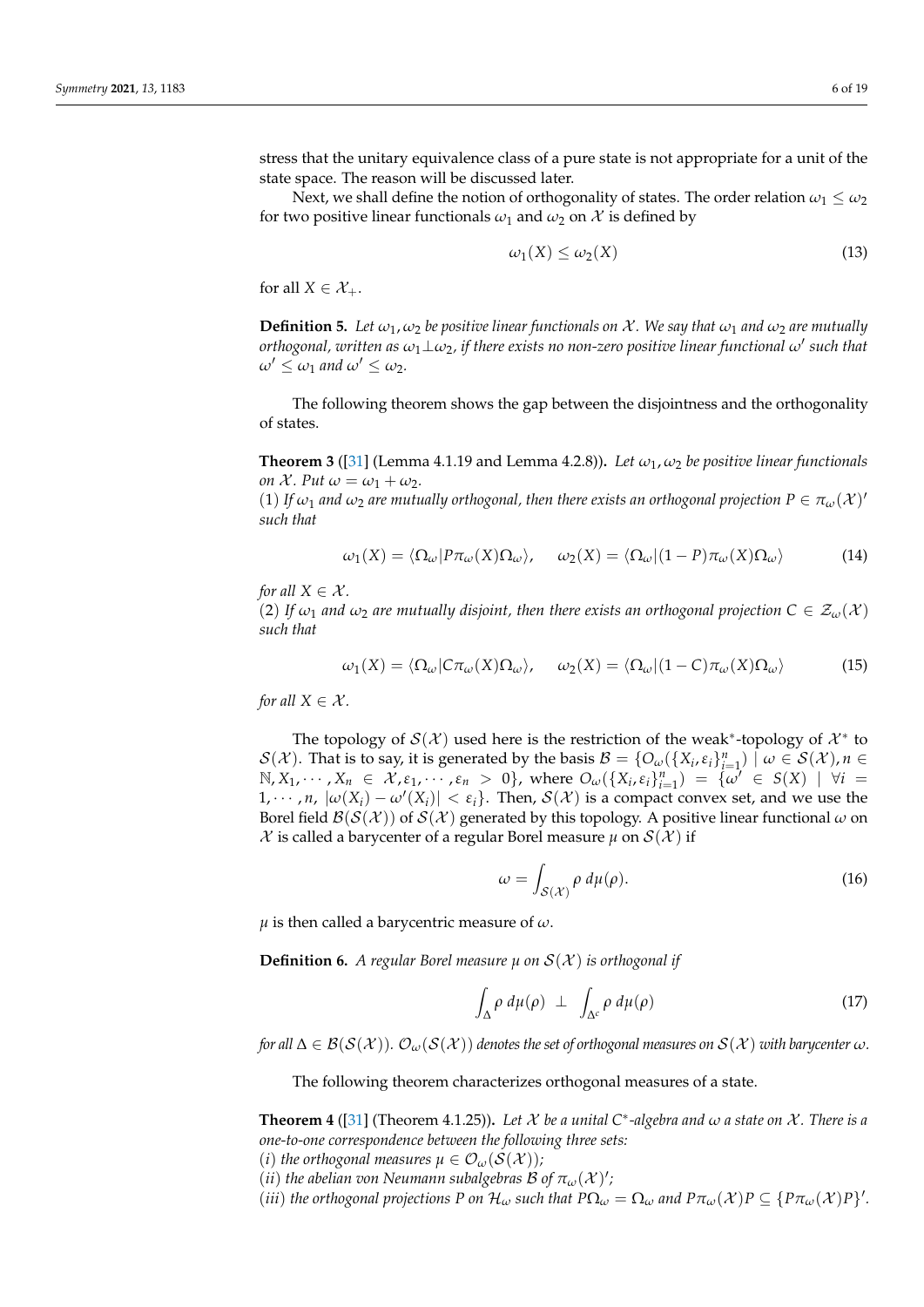*If µ,* B *and P are in correspondence, one has the following conditions:*

(1)  $\mathcal{B} = (\pi_{\omega}(\mathcal{X}) \cup \{P\})'$ ;

(2) *P* is the orthogonal projection onto  $B\Omega_{\omega}$ ;

 $(3)$   $\mu(\hat{X}_1 \cdots \hat{X}_n) = \langle \Omega_\omega | \pi_\omega(X_1) P \pi_\omega(X_2) P \cdots P \pi_\omega(X_n) \Omega_\omega \rangle;$ 

(4) B is \*-isomorphic to the range of the map  $\kappa_{\mu}: L^{\infty}(S(\mathcal{X}), \mu) \ni f \mapsto \kappa_{\mu}(f) \in \pi_{\omega}(\mathcal{X})'$ *defined by*

$$
\langle \Omega_{\omega} | \kappa_{\mu}(f) \pi_{\omega}(X) \Omega_{\omega} \rangle = \int_{\mathcal{S}(\mathcal{X})} f(\rho) \ \hat{X}(\rho) \ d\mu_{\omega}(\rho) \tag{18}
$$

*for all*  $X \in \mathcal{X}$  *and*  $f \in L^{\infty}(\mathcal{S}(\mathcal{X}), \mu)$ *, where*  $\hat{X} \in C(\mathcal{S}(\mathcal{X}))$  *is defined by*  $\hat{X}(\rho) = \rho(X)$  *for all*  $\rho \in \mathcal{S}(\mathcal{X})$ *.*  $\kappa_u$  *satisfies* 

$$
\kappa_{\mu}(\hat{X})\pi_{\omega}(Y)\Omega_{\omega} = \pi_{\omega}(Y)P\pi_{\omega}(X)\Omega_{\omega}
$$
\n(19)

*for all*  $X, Y \in \mathcal{X}$ *.* 

By Theorems [3](#page-5-0) and [4,](#page-5-1) we have the following theorem:

**Theorem 5** ([\[31\]](#page-17-23) (Proposition 4.2.9)). Let  $\omega$  be a state on X and  $\mu$  a barycentric measure of  $\omega$ . *The following conditions are equivalent.* (1) *For every*  $\Delta$  ∈  $\mathcal{B}(\mathcal{S}(\mathcal{X}))$ *,* 

$$
\int_{\Delta} \rho \, d\mu(\rho) \, \delta \, \int_{\Delta^c} \rho \, d\mu(\rho). \tag{20}
$$

(2) *µ is orthogonal, and κµ*(*L* <sup>∞</sup>(S(X ), *µ*)) *is a von Neumann subalgebra of the center* Z*ω*(X ) *of*  $\pi_\omega(\mathcal{X})''$ .

For every  $\omega \in \mathcal{S}(\mathcal{X})$ ,  $\mu_{\omega}$  denotes the orthogonal measure with barycenter  $\omega$  corresponding to the center  $\mathcal{Z}_{\omega}(\mathcal{X})$  of  $\pi_{\omega}(\mathcal{X})''$ .  $\mu_{\omega}$  is called the central measure of  $\omega$ . The following theorem shows that the central measure gives the unique integral decomposition into mutually different sectors.

**Theorem 6** ([\[31\]](#page-17-23) (Theorem 4.2.11)). *The central measure*  $\mu_{\omega}$  *of a state*  $\omega$  *on*  $\chi$  *is pseudosupported by the set*  $\mathcal{S}_f(\mathcal{X})$  *of factor states on*  $\mathcal{X}$ *, i.e.,*  $\mu_\omega(\Delta)=0$  *for all*  $\Delta\in\mathcal{B}(\mathcal{S}(\mathcal{X}))$  *such that*  $\Delta \cap \mathcal{S}_f(\mathcal{X}) = \emptyset$ . If  $\mathcal X$  is separable, then  $\mu_\omega$  is supported by  $\mathcal{S}_f(\mathcal{X})$ .

That is to say, the concept of sector is applicable to any states via their central measures.  $L^\infty({\cal S}({\cal X}),\mu_\omega)$  then describes the observable algebra that distinguishes sectors in  $\omega$  and is ∗-isomorphic to  $\mathcal{Z}_{\omega}(\mathcal{X})$ . The ∗-isomorphism  $\kappa_{\omega} := \kappa_{\mu_{\omega}} : L^{\infty}(\mathcal{S}(\mathcal{X}), \mu_{\omega}) \to \mathcal{Z}_{\omega}(\mathcal{X})$ , defined by

$$
\langle \Omega_{\omega} | \kappa_{\omega}(f) \pi_{\omega}(X) \Omega_{\omega} \rangle = \int_{\mathcal{S}(\mathcal{X})} f(\rho) \ \hat{X}(\rho) \ d\mu_{\omega}(\rho) \tag{21}
$$

for all  $X \in \mathcal{X}$  and  $f \in L^{\infty}(\mathcal{S}(\mathcal{X}), \mu_{\omega})$ , justifies this statement. By the definition, all elements of the center  $\mathcal{Z}_{\omega}(\mathcal{X})$  of  $\pi_{\omega}(\mathcal{X})''$  are compatible with those of  $\pi_{\omega}(\mathcal{X})''$ . The following theorem is also shown.

**Theorem 7** ([\[31\]](#page-17-23) (Theorem 4.2.5))**.** *Let ω be a state on* X *and µ an orthogonal measure with* barycenter  $\omega$  corresponding to a maximal abelian von Neumann subalgebra (MASA) of  $\pi_{\omega}(\mathcal{X})'.$ *Then,*  $\mu$  *is pseudosupported by the set*  $S_e(\mathcal{X})$  *of pure states on*  $\mathcal{X}$ *. If*  $\mathcal{X}$  *is separable, then*  $\mu$  *is supported by*  $S_e(X)$ *.* 

An orthogonal measure corresponding to a MASA of  $\pi_\omega(\mathcal{X})'$  gives an irreducible decomposition of the state. In general, MASA of  $\pi_{\omega}(\mathcal{X})'$  is not unique. The situation where MASA of  $\pi_\omega(\mathcal{X})'$  is unique is special. This is the reason why the unitary equivalence class of a pure state is not appropriate for a unit of the state space. It is known that  $\pi_\omega(\mathcal{X})''$  is a type I von Neumann algebra if  $\pi_\omega(\mathcal{X})'$  is abelian. The following theorem characterizes such a situation in the context of orthogonal decompositions of states.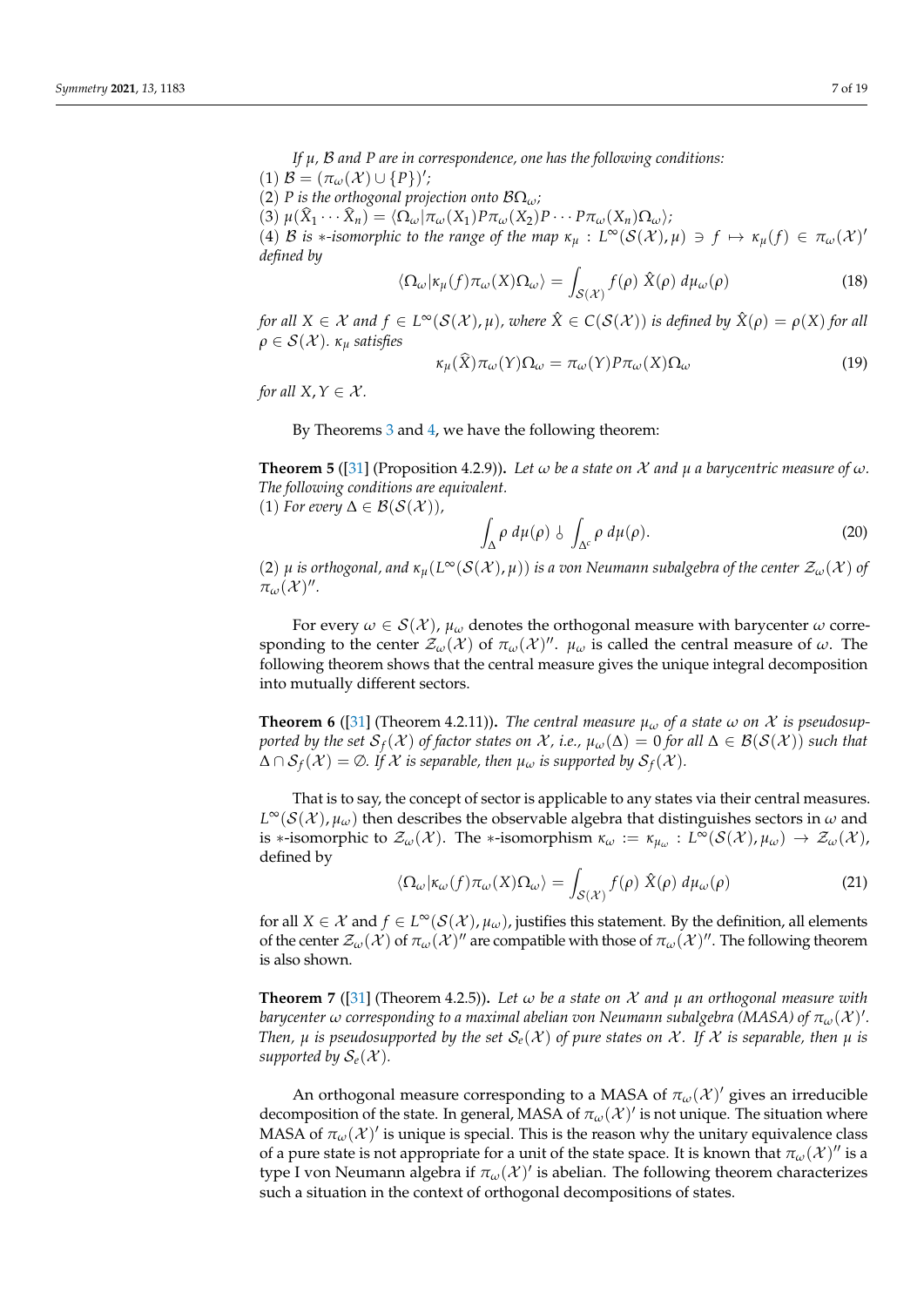**Theorem 8** ([\[31\]](#page-17-23) (Theorem 4.2.3)). Let  $\omega$  be a state on  $\mathcal{X}$ , and P the projection operator on  $\mathcal{H}_{\omega}$  $\omega$ hose range is  $\pi_\omega(\mathcal{X})'\Omega_\omega$ . The following conditions are equivalent: (1)  $\pi_{\omega}(\mathcal{X})'$  *is abelian;* 

(2)  $P\pi_{\omega}(\mathcal{X})P$  generates an abelian algebra.

## <span id="page-7-0"></span>**4. Completely Positive Instrument**

In this section, we analyze the concept of  $CP$  instrument in the  $C^*$ -algebraic setting. In previous investigations [\[17](#page-17-11)[–20\]](#page-17-14), it has been examined in the von Neumann algebraic formulation of quantum theory. The generalization to C<sup>∗</sup> -algebra is realized in terms of central subspaces of the dual of a  $C^*$ -algebra. Our approach enables us to unify the measurement theory with sector theory.

# *4.1. Definition*

Since the investigation [\[17\]](#page-17-11) by Davies and Lewis, instruments have been defined on the predual of a von Neumann algebra. In order to define its C<sup>∗</sup> -algebraic generalization, the dual space of a C<sup>\*</sup>-algebra is too big in general. When a von Neumann algebra  $\mathcal M$ on a Hilbert space K is not finite-dimensional, the predual  $\mathcal{M}_*$  of  $\mathcal M$  does not coincide with  $\mathcal{M}^*$ , i.e.,  $\mathcal{M}_* \subsetneq \mathcal{M}^*$ . In addition, in the case where all physically relevant states are contained in  $\mathcal{M}_*$ , the whole space  $\mathcal{M}^*$  is not needed. This does not depend on whether  $M$  is treated as a C<sup>\*</sup>-algebra or a von Neumann algebra. In the C<sup>\*</sup>-algebraic formulation introduced here, we can naturally use  $\mathcal{M}_*$  as a domain of instruments.

Let  $\mathcal X$  be a C<sup>∗</sup>-algebra and  $\pi$  a representation of  $\mathcal X$  on a Hilbert space  $\mathcal H$ . Let  $\mathcal M$  be a von Neumann algebra on a Hilbert space  $K$ .  $\mathcal{Z}(\mathcal{M})$  denotes the center of M. We define the subset  $V(\pi)$  of  $\mathcal{X}^*$  by

$$
V(\pi) = \{ \varphi \in \mathcal{X}^* \mid \exists \rho \in (\pi(\mathcal{X})'')_*, \forall X \in \mathcal{X}, \varphi(X) = \rho(\pi(X)) \}. \tag{22}
$$

A subspace  $\mathcal L$  of  $\mathcal X^*$  is said to be central if there exists a central projection *C* of  $\mathcal X^{**}$ , i.e.,  $C \in \mathcal{Z}(\tilde{\mathcal{X}}^{**})$ , such that  $\mathcal{L} = C\mathcal{X}^*$ . Central subspaces of  $\mathcal{X}^*$  are characterized as closed invariant subspaces (see [\[26\]](#page-17-24) (Chapter III, Theorem 2.7)). A central subspace  $\mathcal{L} (= C\mathcal{X}^*)$  is said to be *σ*-finite if its dual  $\mathcal{L}^*(\cong C\mathcal{X}^{**})$  is a *σ*-finite  $W^*$ -algebra. For every  $M_1, M_2 \in \mathcal{V}^*$ and  $\rho \in V$ , we define  $M_1 \rho$ ,  $\rho M_2$ ,  $M_1 \rho M_2 \in V$  by

$$
\langle M, M_1 \rho \rangle = \langle M M_1, \rho \rangle, \tag{23}
$$

$$
\langle M, \rho M_2 \rangle = \langle M_2 M, \rho \rangle, \tag{24}
$$

$$
\langle M, M_1 \rho M_2 \rangle = \langle M_2 M M_1, \rho \rangle, \tag{25}
$$

respectively, for all  $M \in \mathcal{V}^*$ . The usefulness of the central subspace can be seen in the following example:

**Example 1** (See [\[26\]](#page-17-24) (Chapter III) for example). (1) Let  $X$  be a C<sup>\*</sup>-algebra and  $\pi$  a representa*tion of* X *on a Hilbert space* H. There exists a central projection  $C(\pi)$  of  $\mathcal{X}^{**}$  such that

$$
V(\pi) = C(\pi)\mathcal{X}^* = \{C(\pi)\varphi \mid \varphi \in \mathcal{X}^*\} = \{\varphi \in \mathcal{X}^* \mid C(\pi)\varphi = \varphi\}.
$$
 (26)

(2) *Let* M *be a von Neumann algebra on a Hilbert space* H*. There exists a central projection C of*  $\mathcal{M}^{**}$  *such that*  $\mathcal{M}_* = C\mathcal{M}^*$ *.* 

The following theorem is known.

<span id="page-7-1"></span>**Theorem 9.** Let  $\mathcal X$  be a  $C^*$ -algebra and  $\pi_1$  and  $\pi_2$  representations of  $\mathcal X$  on Hilbert spaces  $\mathcal H_1$  and H2*, respectively. The following conditions are equivalent:*

- $(1)$   $\pi_1 \approx \pi_2$ . (2)  $V(\pi_1) = V(\pi_2)$ . (3)  $C(\pi_1) = C(\pi_2)$ . *Similarly, the following conditions are equivalent:*
- $(4)$   $\pi_1$   $\circ$   $\pi_2$  (5)  $V(\pi_1) \cap V(\pi_2) = \{0\}$ . (6)  $C(\pi_1)C(\pi_2) = 0$ .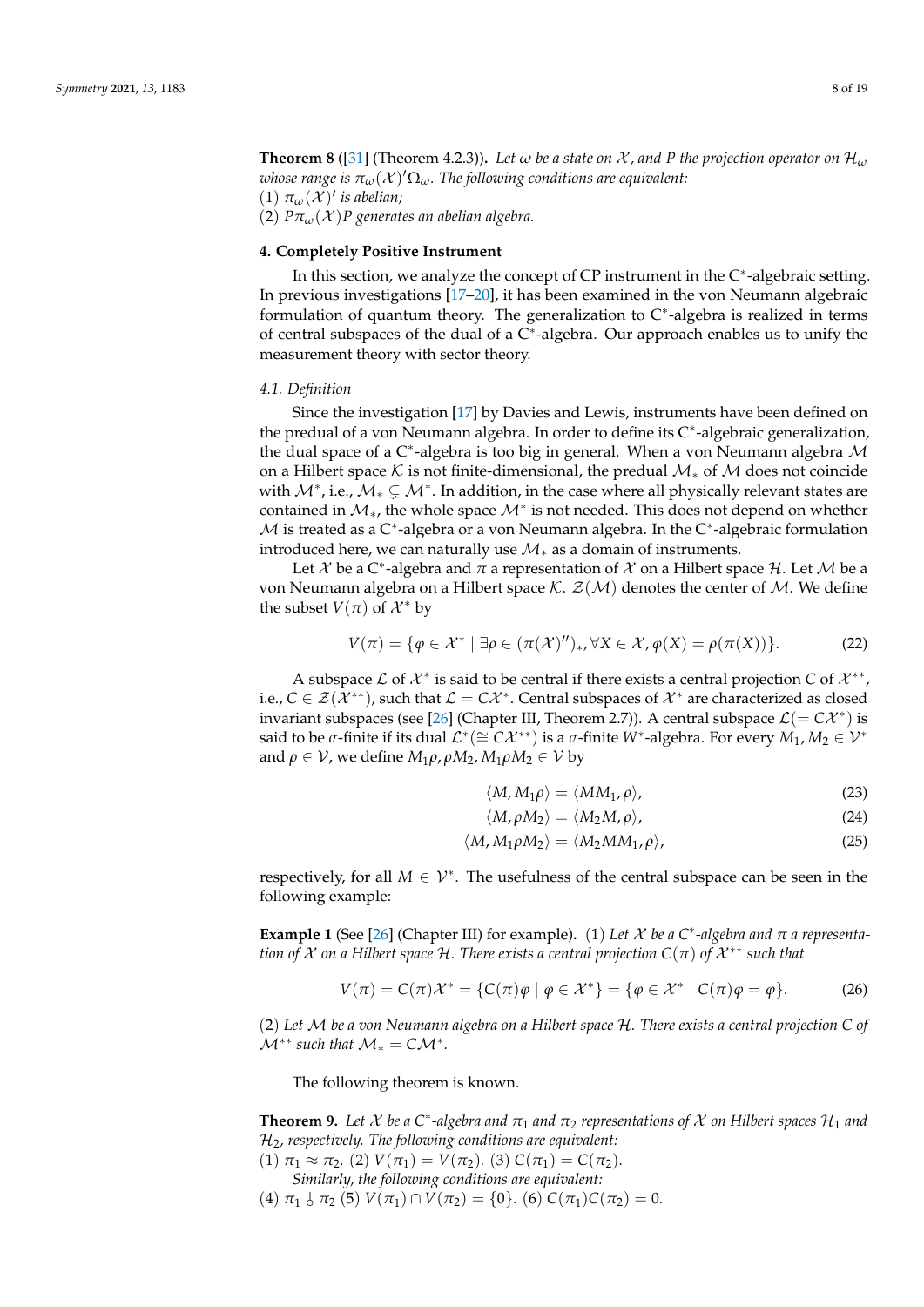The former part of this theorem is shown in [\[26\]](#page-17-24) (Chapter III, Proposition 2.12). We can show the latter part in a similar way.

We shall define instruments in terms of central subspaces in the fully C<sup>\*</sup>-algebraic setting. Let M and N be W<sup>∗</sup>-algebras.  $P(\mathcal{M}_*, \mathcal{N}_*)$  denotes the set of positive linear maps of  $\mathcal{M}_*$  into  $\mathcal{N}_*$ . In addition, for any Banach space  $\mathcal{L}, \langle \cdot, \cdot \rangle$  denotes the pairing of  $\mathcal{L}^*$  and  $\mathcal{L}$ .

**Definition 7** (instrument)**.** *Let* Vin *and* Vout *be σ-finite central subspaces of C*<sup>∗</sup> *-algebras* X *and*  $Y$ , respectively, and  $(S, \mathcal{F})$  a measurable space. *I* is called an instrument for  $(X, V_{\text{in}}, Y, V_{\text{out}}, S)$ *if it satisfies the following three conditions:*

(1)  $\mathcal I$  *is a map of*  $\mathcal F$  *into*  $P(\mathcal V_{\text{in}}^{\mathcal V}, \mathcal V_{\text{out}}^{\mathcal V})$ .

 $(2)$   $\langle 1, \mathcal{I}(S)\rho \rangle = \langle 1, \rho \rangle$  *for all*  $\rho \in \mathcal{V}_{\text{in}}$ *.* 

 $(3)$  *For every*  $\rho \in V_{\text{in}}$ ,  $M \in V_{\text{out}}^*$  and mutually disjoint sequence  $\{\Delta_j\}_{j \in \mathbb{N}}$  of  $\mathcal{F}$ ,

$$
\langle M, \mathcal{I}(\cup_j \Delta_j) \rho \rangle = \sum_{j=1}^{\infty} \langle M, \mathcal{I}(\Delta_j) \rho \rangle.
$$
 (27)

When  $X = Y$ , an instrument *I* for  $(X, V_{\text{in}}, Y, V_{\text{out}}, S)$  is called that, for  $(X, V_{\text{in}}, V_{\text{out}}, S)$ . Furthermore, when  $V_{\text{in}} = V_{\text{out}} = V$ , an instrument *I* for  $(X, V_{\text{in}}, V_{\text{out}}, S)$  is called for  $(\mathcal{X}, \mathcal{V}, S)$ . In particular, an instrument for  $(\mathcal{M}, \mathcal{M}_*, S)$  is called for  $(\mathcal{M}, S)$ . For every instrument  $\mathcal I$  for  $(\mathcal V_{\rm in}, \mathcal V_{\rm out}, S)$  and normal state  $\varphi$  on  $\mathcal V_{\rm in}^*$ , we define the probability measure  $\mathcal{I}\{\mathcal{I}\varphi\}$  on (*S*, F) by  $\mathcal{I}\{\mathcal{I}\varphi\}$  (Δ) =  $\mathcal{I}\{\mathcal{I}(\Delta)\varphi\}$  for all  $\Delta \in \mathcal{F}$ . For every instrument *I* for  $(\mathcal{X}, \mathcal{V}_{\text{in}}, \mathcal{Y}, \mathcal{V}_{\text{out}}, S)$ , the dual map  $\mathcal{I}^* : \mathcal{V}_{\text{out}}^* \times \mathcal{F} \to \mathcal{V}_{\text{in}}^*$  of  $\mathcal{I}$  is defined by

$$
\langle M, \mathcal{I}(\Delta)\rho \rangle = \langle \mathcal{I}^*(M, \Delta), \rho \rangle \tag{28}
$$

for all  $\rho \in \mathcal{V}_{\text{in}}$ ,  $M \in \mathcal{V}_{\text{out}}^*$  and  $\Delta \in \mathcal{F}$ .

**Definition 8.** An instrument  $\mathcal{I}$  for  $(\mathcal{X}, \mathcal{V}_{\text{in}}, \mathcal{Y}, \mathcal{V}_{\text{out}}, S)$  is said to be completely positive (CP) if  $the map \mathcal{V}_{out}^* \ni M \mapsto \mathcal{I}^*(M, \Delta) \in \mathcal{V}_{in}^*$  *is CP for all*  $\Delta \in \mathcal{F}$ *.* 

For every map  $\mathcal{J}: \mathcal{V}_{out}^*\times\mathcal{F}\to\mathcal{V}_{in}^*$  satisfying the following three conditions, there uniquely exists an instrument *I* for  $(\overline{\mathcal{X}}, \mathcal{V}_{\text{in}}, \mathcal{Y}, \mathcal{V}_{\text{out}}, S)$  such that  $\mathcal{J} = \mathcal{I}^*$ :

(1) For every Δ ∈ *F*, the map  $V_{out}^*$  ∋  $M \mapsto J(M, Δ) \in V_{in}^*$  is normal, positive, and linear.  $(2)$   $\mathcal{J}(1, S) = 1.$ 

(3) For every  $\rho \in V_{\text{in}}$ ,  $M \in V_{\text{out}}^*$  and mutually disjoint sequence  $\{\Delta_j\}_{j \in \mathbb{N}}$  of  $\mathcal{F}$ ,

$$
\langle \mathcal{J}(M, \cup_j \Delta_j), \rho \rangle = \sum_{j=1}^{\infty} \langle \mathcal{J}(M, \Delta_j), \rho \rangle.
$$
 (29)

From now on,  $\mathcal I$  denotes the dual map  $\mathcal I^*$  of an instrument  $\mathcal I$  for  $(\mathcal X, \mathcal V_\text{in}, \mathcal Y, \mathcal V_\text{out}, S)$ . The dual map of an instrument for  $(\mathcal{X}, \mathcal{V}_{\text{in}}, \mathcal{Y}, \mathcal{V}_{\text{out}}, S)$  is also called an instrument for  $(X, V_{\text{in}}, Y, V_{\text{out}}, S)$ .

#### *4.2. Central Decomposition of State via CP Instrument*

Let  $\mathcal V$  be a  $\sigma$ -finite central subspace of the dual space of a C<sup>\*</sup>-algebra  $\mathcal X$  and  $(S, \mathcal F)$ a measurable space. Let  $C: \mathcal{F} \to \mathcal{Z}(\mathcal{V}^*)$  be a projection valued measure (PVM). A CP instrument  $\mathcal{I}_C$  for  $(\mathcal{X}, \mathcal{V}, S)$  is defined by

$$
\mathcal{I}_{\mathcal{C}}(\Delta)\rho = \mathcal{C}(\Delta)\rho \tag{30}
$$

for all  $\rho \in \mathcal{V}$  and  $\Delta \in \mathcal{F}$ .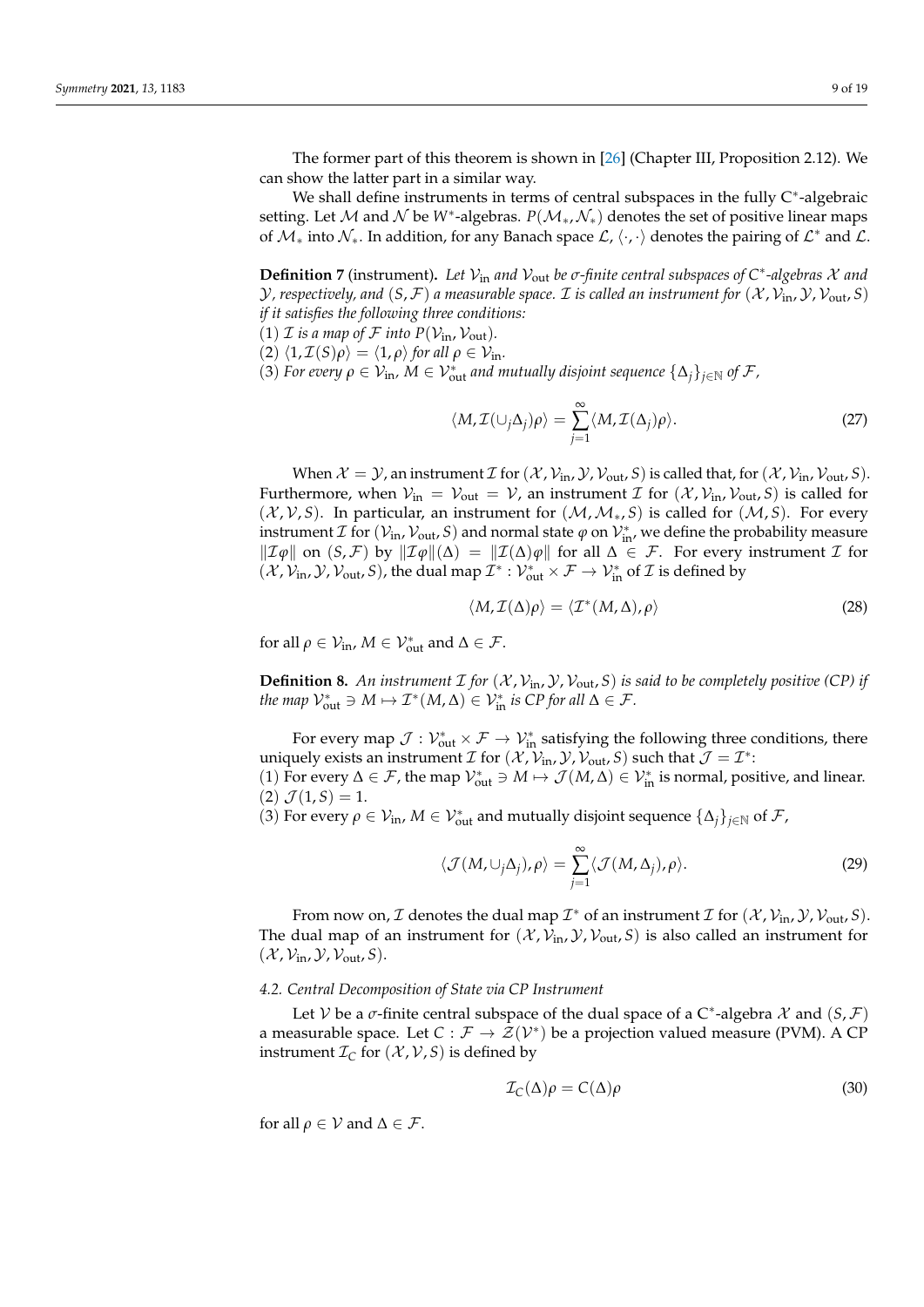<span id="page-9-1"></span>**Theorem 10.**  $\mathcal{I}_C$  *satisfies the following conditions:*  $(1)$   $\mathcal{I}_C(S)\rho = \rho$  *for all*  $\rho \in \mathcal{V}$ *.* (2) *It is repeatable, i.e., it satisfies*

$$
\mathcal{I}_{C}(\Delta)\mathcal{I}_{C}(\Gamma) = \mathcal{I}_{C}(\Delta \cap \Gamma)
$$
\n(31)

*for all*  $\Delta, \Gamma \in \mathcal{F}$ *.* 

(3) *For every*  $\rho \in V_+ := V \cap \mathcal{X}_+^*$  *and*  $\Delta \in \mathcal{F}$ ,  $\mathcal{I}_C(\Delta) \rho$  *and*  $\mathcal{I}_C(\Delta^c) \rho$  *are mutually disjoint.*  $(4)$  *For every*  $\Delta \in \mathcal{F}$ ,  $\mathcal{I}_C(\Delta)$  *is*  $\mathcal{V}^*$ -bimodule map, i.e., for every  $\Delta \in \mathcal{F}$ ,  $\rho \in \mathcal{V}$  and  $M_1, M_2 \in \mathcal{V}^*$ ,

$$
\mathcal{I}_{C}(\Delta)(M_{1}\rho M_{2}) = M_{1}(\mathcal{I}_{C}(\Delta)\rho)M_{2}.
$$
\n(32)

*Conversely, if an instrument* I *for* (V, *S*) *satisfies the conditions* (2) *and* (4)*, then there exists a*  $\mathcal{Z}(\mathcal{V}^*)$  such that  $\mathcal{I} = \mathcal{I}_C$ .

**Proof.** We can easily check  $(1)$ ,  $(2)$ , and  $(4)$ .  $(3)$  is shown by using Theorem [9.](#page-7-1)

The converse is also obvious as follows. We define a map  $C : \mathcal{F} \to \mathcal{V}^*$  by  $C(\Delta) =$  $\mathcal{I}(1,\Delta)$  for all  $\Delta \in \mathcal{F}$ . For every  $\Delta \in \mathcal{F}$ ,  $\rho \in \mathcal{V}$  and  $M \in \mathcal{V}^*$ , we have

$$
\langle M, \mathcal{I}(\Delta)\rho \rangle = \langle 1, \mathcal{I}(\Delta)(\rho M) \rangle = \langle C(\Delta), \rho M \rangle = \langle M C(\Delta), \rho \rangle.
$$
 (33)

 $\langle M, \mathcal{I}(\Delta)\rho\rangle = \langle C(\Delta)M, \rho\rangle$  is also shown in the same way. Therefore, we have  $\langle C(\Delta), M |, \rho\rangle$  $= 0$  for all Δ ∈ F,  $ρ ∈ V$  and  $M ∈ V<sup>*</sup>$ . When  $φ$  is normal faithful state on  $V<sup>*</sup>$  and  $\rho = \varphi([C(\Delta), M])^*, \langle ([C(\Delta), M])^* [C(\Delta), M], \varphi \rangle = 0$ , so that  $[C(\Delta), M] = 0$  for all  $\Delta \in \mathcal{F}$ and  $M \in \mathcal{V}^*$ . We obtain  $C(\Delta) \in \mathcal{Z}(\mathcal{V}^*)$  for all  $\Delta \in \mathcal{F}$ .

By the conditions (2) and (4),

$$
\langle C(\Delta \cap \Gamma), \rho \rangle = \langle 1, \mathcal{I}(\Delta \cap \Gamma) \rho \rangle = \langle 1, \mathcal{I}(\Delta) \mathcal{I}(\Gamma) \rho \rangle = \langle C(\Delta), \mathcal{I}(\Gamma) \rho \rangle
$$
  
=  $\langle 1, \mathcal{I}(\Gamma)(\rho C(\Delta)) \rangle = \langle C(\Gamma), \rho C(\Delta) \rangle = \langle C(\Delta) C(\Gamma), \rho \rangle.$  (34)

Thus,  $C: \mathcal{F} \to \mathcal{Z}(\mathcal{V}^*)$  is a PVM, and we have  $\mathcal{I} = \mathcal{I}_C$ .

An instrument *I* for  $(X, V_{\text{in}}, Y, V_{\text{out}}, S)$  is said to be subcentral if, for every  $\rho \in V_{\text{in},+}$ and  $\Delta \in \mathcal{F}$ ,  $\mathcal{I}_C(\Delta)\rho$  and  $\mathcal{I}_C(\Delta^c)\rho$  are mutually disjoint. The condition (3) in Theorem [10](#page-9-1) is a special case of the subcentrality of instruments.  $\mathcal{P}(\mathcal{X}, \mathcal{V})$  denotes the subset  $\{\mathcal{I}_C | C :$  $\mathcal{F} \to \mathcal{Z}(V^*)$  is a PVM.} of the set of instruments defined on V. An instrument  $\mathcal{I}$  for  $(\mathcal{X}, \mathcal{V}, S)$  is said to be central if it is an element of  $\mathcal{P}(\mathcal{X}, \mathcal{V})$  and is the maximum in  $\mathcal{P}(\mathcal{X}, \mathcal{V})$ , where the maximum is due to the (pre)order  $\prec$  on instruments defined as follows: For instruments  $\mathcal{I}_1$ ,  $\mathcal{I}_2$  for  $(\mathcal{X}, \mathcal{V}_{\text{in}}, \mathcal{Y}, \mathcal{V}_{\text{out}}, S_1)$  and  $(\mathcal{X}, \mathcal{V}_{\text{in}}, \mathcal{Y}, \mathcal{V}_{\text{out}}, S_2)$ , respectively,  $\mathcal{I}_1 \prec \mathcal{I}_2$  if  $\mathcal{I}_1(\mathcal{F})\rho \subset \mathcal{I}_2(\mathcal{F})\rho$  for all  $\rho \in \mathcal{S}(\mathcal{X}) \cap \mathcal{V}_{\text{in}}$ , where  $\mathcal{I}_i(\mathcal{F}_i)\rho$ ,  $i = 1, 2$ , is the subset of  $(\mathcal{V}_{\text{in}})_+$ defined by  $\mathcal{I}_i(\mathcal{F}_i)\rho = \{\mathcal{I}_i(\Delta_i)\rho \mid \Delta_i \in \mathcal{F}_i\}$ . By Theorem [10,](#page-9-1) we have the following theorem.

**Theorem 11.** *Let* (*S*, F) *be a measurable space,* V *a σ-finite central subspace of the dual of a*  $C^*$ -algebra  $\mathcal X$ , and  $C: \mathcal F \to \mathcal Z(\mathcal V^*)$  a PVM.  $\mathcal I_C$  is central if and only if the abelian W<sup>∗</sup>-algebra *generated by*  $\{C(\Delta) | \Delta \in \mathcal{F} \}$  *is isomorphic to*  $\mathcal{Z}(\mathcal{V}^*)$ *.* 

#### <span id="page-9-0"></span>**5. Operational Requirement and Macroscopic Distinguishability**

In this section, we discuss the characterization of CP instruments. We deepen our conceptual understanding of measurement theory by referring to the mathematics of sector theory. In sector theory, we explained that a sector is a macroscopic unit. As an application of sector theory to measurement theory, we follow the macroscopic distinction made by the disjointness of states. That is, in contrast to the usual understanding of measurement, our understanding is that a measurement is a physical process that realizes macroscopically distinguishable situations when different values are output. In past investigations, the concept of CP instrument has been justified by clarifying the statistical properties that a measuring apparatus should satisfy from an operational point of view in the (extended)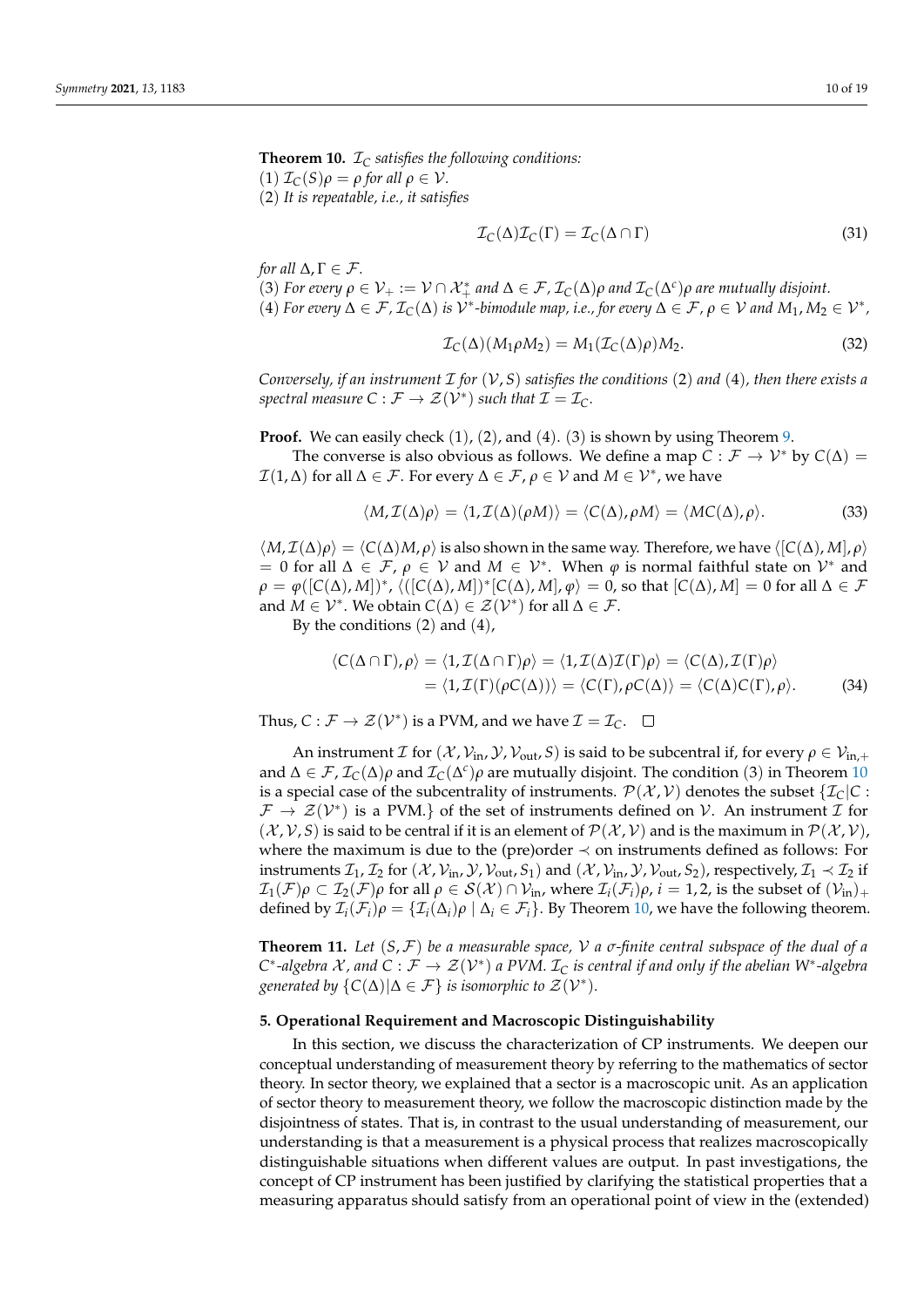Schrödinger picture. We first review this here. Next, we proceed to characterize CP instruments from the perspective of the macroscopic distinguishability of states, which is related to sector theory.

Here, we assume that the system **S** is described by a C<sup>\*</sup>-algebra  $\mathcal{X}$  and that  $\mathcal{V}_{\text{in}}$  a  $\sigma$ -finite central subspace of  $\mathcal{X}^*$ . We consider a measuring apparatus  $\mathbf{A}(x)$  with output variable *x* to measure the system **S**, where *x* takes values in a measurable space  $(S, \mathcal{F})$ . In the following, we consider three assumptions from an operational point of view. They are modified from [\[19](#page-17-13)[,32\]](#page-17-25) in the C<sup>\*</sup>-algebraic setting.

#### <span id="page-10-0"></span>**Assumption 1.**  $A(x)$  *statistically specifies the following two components:*

(1) the probability measure  $\Pr\{x \in \Delta | \omega\}$ ,  $\Delta \in \mathcal{F}$ , on  $(S, \mathcal{F})$  for every initial state  $\omega \in \mathcal{S}(\mathcal{X}) \cap \mathcal{V}_{\text{in}}$ . (2) *the state*  $\omega_{\{x \in \Delta\}}$  (on a C<sup>\*</sup>-algebra *Y*) after the measurement under the condition that  $\omega$  is an *initial state and output values not contained in*  $\Delta$  *are ignored. For every*  $\omega \in S(\mathcal{X}) \cap \mathcal{V}_{\text{in}}$  *and*  $\Delta\in\mathcal{F}$ ,  $\omega_{\{\textbf{x}\in\Delta\}}$  is unique whenever  $\Pr\{\textbf{x}\in\Delta\|\omega\}\neq 0$ , or is indefinite otherwise.

From now on, we consider only the case of  $\mathcal{X} = \mathcal{Y}$  for simplicity. The joint probability distribution of the successive measurement of  $A(x)$  and  $A(y)$  in this order in a state  $\omega \in \mathcal{V}_{\text{in}} \cap \mathcal{S}(\mathcal{X})$  is given by

$$
\Pr\{x \in \Delta, y \in \Gamma \|\omega\} = \Pr\{x \in \Delta \|\omega\} \Pr\{y \in \Gamma \|\omega_{\{x \in \Delta\}}\}\tag{35}
$$

for all  $\Delta \in \mathcal{F}$  and  $\Gamma \in \mathcal{F}'$ .

<span id="page-10-1"></span>**Assumption 2.** *For every*  $\Delta \in \mathcal{F}$ , *measuring apparatus*  $\mathbf{A}(y)$  *whose output variable y takes values*  $i$ n a measurable space  $(S',\mathcal{F}')$ , and  $\Gamma\in\mathcal{F}'$ , the map  $\mathcal{S}(\mathcal{X})\cap\mathcal{V}_{\text{in}}\ni\omega\mapsto\Pr\{\pmb{x}\in\Delta,\pmb{y}\in\Gamma\|\omega\}$ *is affine, that is,*

$$
\Pr\{x \in \Delta, y \in \Gamma \|\alpha\omega_1 + (1-\alpha)\omega_2\} = \alpha \Pr\{x \in \Delta, y \in \Gamma \|\omega_1\} + (1-\alpha) \Pr\{x \in \Delta, y \in \Gamma \|\omega_2\} \quad (36)
$$

*for all*  $\alpha \in [0,1]$  *and*  $\omega_1, \omega_2 \in \mathcal{S}(\mathcal{X}) \cap \mathcal{V}_{\text{in}}$ .

The affine property of joint distributions of successive measurements characterizes the instrument as shown in the following theorem.

**Theorem 12.** *Let* **A**(*x*) *be a measuring apparatus satisfying Assumption [1.](#page-10-0) Suppose that there*  $e$ xists a σ-finite central subspace  $\mathcal{V}_\text{out}$  of  $\mathcal X$  such that  $\{\omega_{\{\pmb{x}\in\Delta\}} | \omega\in\mathcal S(\mathcal X)\cap\mathcal V_\text{in}$ , ∆ ∈  $\mathcal F\}\subset\mathcal V_\text{out}$ . *The following conditions are equivalent:*

(1) **A**(*x*) *satisfies Assumption [2.](#page-10-1)*

(2) *There exists an instrument*  $\mathcal{I}$  *for*  $(\mathcal{V}_{\text{in}}, \mathcal{V}_{\text{out}}, S)$  *such that* 

$$
\Pr\{x \in \Delta \|\omega\} = \|\mathcal{I}(\Delta)\omega\| \tag{37}
$$

*for all*  $\omega \in S(\mathcal{X}) \cap \mathcal{V}_{\text{in}}$  *and*  $\Delta \in \mathcal{F}$ *, and that* 

$$
\omega_{\{\mathbf{x} \in \Delta\}} = \frac{\mathcal{I}(\Delta)\omega}{\|\mathcal{I}(\Delta)\omega\|} \tag{38}
$$

*whenever*  $Pr{x \in \Delta | \omega} \neq 0$ .

The complete positivity of instrument is based on the general description of the dynamics of open systems. In Section [2,](#page-2-0) we discussed the dynamics of open systems state/representation-independently. We consider the following assumption that is called the trivial extendability.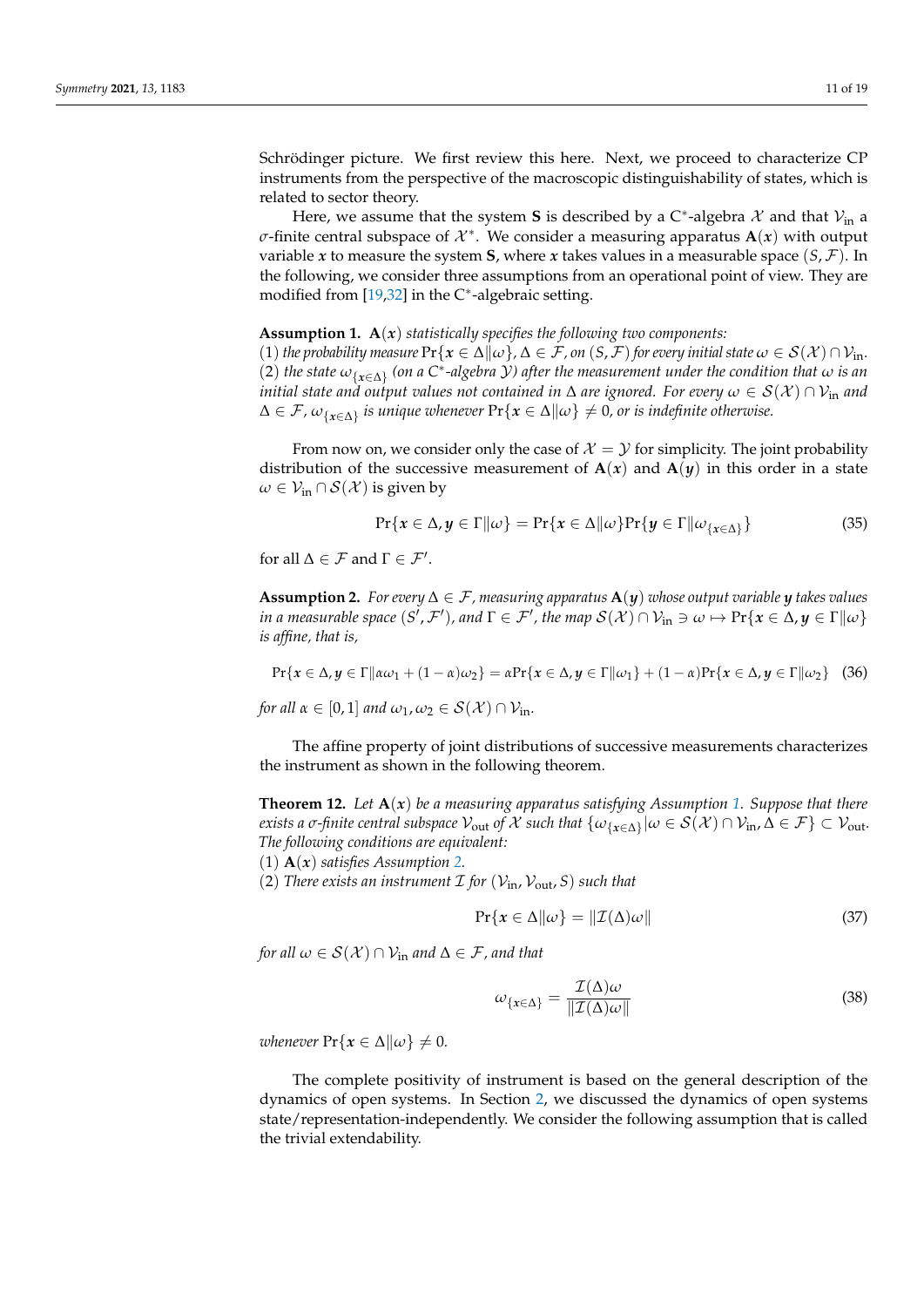<span id="page-11-0"></span>**Assumption 3.** *For any quantum system* **S** 0 *that is described by a C*<sup>∗</sup> *-algebra* Y *and does not interact with an apparatus*  $\mathbf{A}(x)$  *nor*  $\mathbf{S}$ *,*  $\mathbf{A}(x)$  *can be extended into an apparatus*  $\mathbf{A}(x')$  *measuring the composite system*  $S + S'$  *with the following statistical properties:* 

$$
\Pr\{x' \in \Delta \|\omega \otimes \varphi\} = \Pr\{x \in \Delta \|\omega\},\tag{39}
$$

$$
(\omega \otimes \varphi)_{\{\mathbf{x}' \in \Delta\}} = \omega_{\{\mathbf{x} \in \Delta\}} \otimes \varphi \tag{40}
$$

*for all*  $\omega \in \mathcal{V}_{\text{in}} \cap \mathcal{S}(\mathcal{X})$ ,  $\varphi \in \mathcal{W} \cap \mathcal{S}(\mathcal{Y})$  and  $\Delta \in \mathcal{F}$ , where  $\mathcal{W}$  is a central subspace of  $\mathcal{Y}^*$ .

Let M and N be von Neumann algebras. For every  $\sigma \in \mathcal{N}_{*}$ , we define a map  $id \otimes \sigma : \mathcal{M} \overline{\otimes} \mathcal{N} \to \mathcal{M}$  by  $\langle \rho \otimes \sigma, X \rangle = \langle \rho, (id \otimes \sigma)(X) \rangle$  for all  $\rho \in \mathcal{M}_*$  and  $X \in \mathcal{M} \overline{\otimes} \mathcal{N}$ . A measuring apparatus that satisfies Assumption [3](#page-11-0) is described by a CP instrument.

In the von Neumann algebraic setting, a measuring process is defined as follows.

**Definition 9** (Measuring process [\[19\]](#page-17-13) (Definition 3.2))**.** *Let* M *be a von Neumann algebra on a Hilbert space*  $H$ , and  $(S, \mathcal{F})$  a measurable space. A 4-tuple  $\mathbb{M} = (\mathcal{K}, \sigma, E, U)$  is called a measuring *process for* (M, *S*) *if it satisfies the following conditions:*

(1) K *is a Hilbert space,*

(2)  $\sigma$  *is a normal state on*  $B(K)$ ,

(3)  $E : \mathcal{F} \to \mathbf{B}(\mathcal{K})$  *is a spectral measure,* 

(4) *U* is a unitary operator on  $\mathcal{H} \otimes \mathcal{K}$ ,

 $(5)$   $\{ \mathcal{I}_{\mathbb{M}}(M,\Delta) \mid M \in \mathcal{M}, \Delta \in \mathcal{F} \}$  ⊂  $\mathcal{M}$ , where  $\mathcal{I}_{\mathbb{M}} : \mathcal{B}(\mathcal{H}) \times \mathcal{F} \to \mathcal{B}(\mathcal{H})$  *is defined by* 

$$
\mathcal{I}_{\mathbb{M}}(X,\Delta) = (\mathrm{id} \otimes \sigma)[U^*(X \otimes E(\Delta))U] \tag{41}
$$

*for all*  $X \in B(H)$  *and*  $\Delta \in \mathcal{F}$ *.* 

As shown in [\[18\]](#page-17-12), every CP instrument for  $(B(H), S)$  is defined by a measuring process. By contrast, in the case where  $\mathcal M$  is a non-atomic injective von Neumann algebra, it is shown in [\[19\]](#page-17-13) that there exist CP instruments for  $(M, S)$  which cannot be defined by any measuring processes. Furthermore, a necessary and sufficient condition for a CP instrument to be defined by a measuring process is given in [\[19\]](#page-17-13).

In the context of measurement, we do not always care about sectors as a macroscopic unit, but we actively utilize the macroscopic distinction based on the disjointness. We introduce two kinds of subcentral lifting property for instruments as follows.

**Definition 10.** An instrument  $\mathcal{I}$  for  $(X, Y, S)$  is said to have the first subcentral lifting property *if there exists a central subspace*  $W$  *of the dual space of a* C<sup>∗</sup>-algebra  $\mathcal{Y}(\supset \mathcal{X})$  *and an instrument*  $\widetilde{\mathcal{I}}$ *for*  $(X, V, Y, W, S)$  *satisfying the following two conditions:* 

(1) For every  $\omega \in S(\mathcal{X}) \cap \mathcal{V}$  and  $\Delta \in \mathcal{F}, \widetilde{\mathcal{I}}(\Delta) \omega \circ \widetilde{\mathcal{I}}(\Delta^c) \omega$ .

(2) *For every*  $\omega \in S(\mathcal{X}) \cap \mathcal{V}$ ,  $X \in \mathcal{X}$  and  $\Delta \in \mathcal{F}$ ,  $[\tilde{\mathcal{I}}(\Delta)\omega](X) = [\mathcal{I}(\Delta)\omega](X)$ .

**Definition 11.** An instrument  $\mathcal{I}$  for  $(\mathcal{X}, \mathcal{V}, \mathcal{S})$  is said to have the second subcentral lifting property *if there exists a central subspace*  $W$  *of the dual space of a C\*-algebra*  $\mathcal{Y}(\supset \mathcal{X})$  *and an instrument*  $\tilde{\mathcal{I}}$ *for* (Y, W, *S*) *satisfying the following two conditions:*

 $(1)$  *For every*  $\varphi \in S(\mathcal{Y}) \cap \mathcal{W}$  and  $\Delta \in \mathcal{F}$ ,  $\widetilde{\mathcal{I}}(\Delta) \varphi \downarrow \widetilde{\mathcal{I}}(\Delta^c) \varphi$ .

 $(2)$  *For every*  $\omega \in S(\mathcal{X}) \cap \mathcal{V}$ , there exists  $\tilde{\omega} \in S(\mathcal{Y}) \cap \mathcal{W}$  such that  $\tilde{\omega}(X) = \omega(X)$  and  $[\mathcal{I}(\Delta)\tilde{\omega}](Y) = [\mathcal{I}(\Delta)\omega](Y)$  for all  $X, Y \in \mathcal{X}$  and  $\Delta \in \mathcal{F}$ .

Both subcentral lifting properties characterize the measurement obtained by restricting a measurement, which realizes the disjointness of states (after the measurement) of a larger system corresponding to different output values, to the target system. On the other hand, the difference between these two properties may be obvious from the definitions.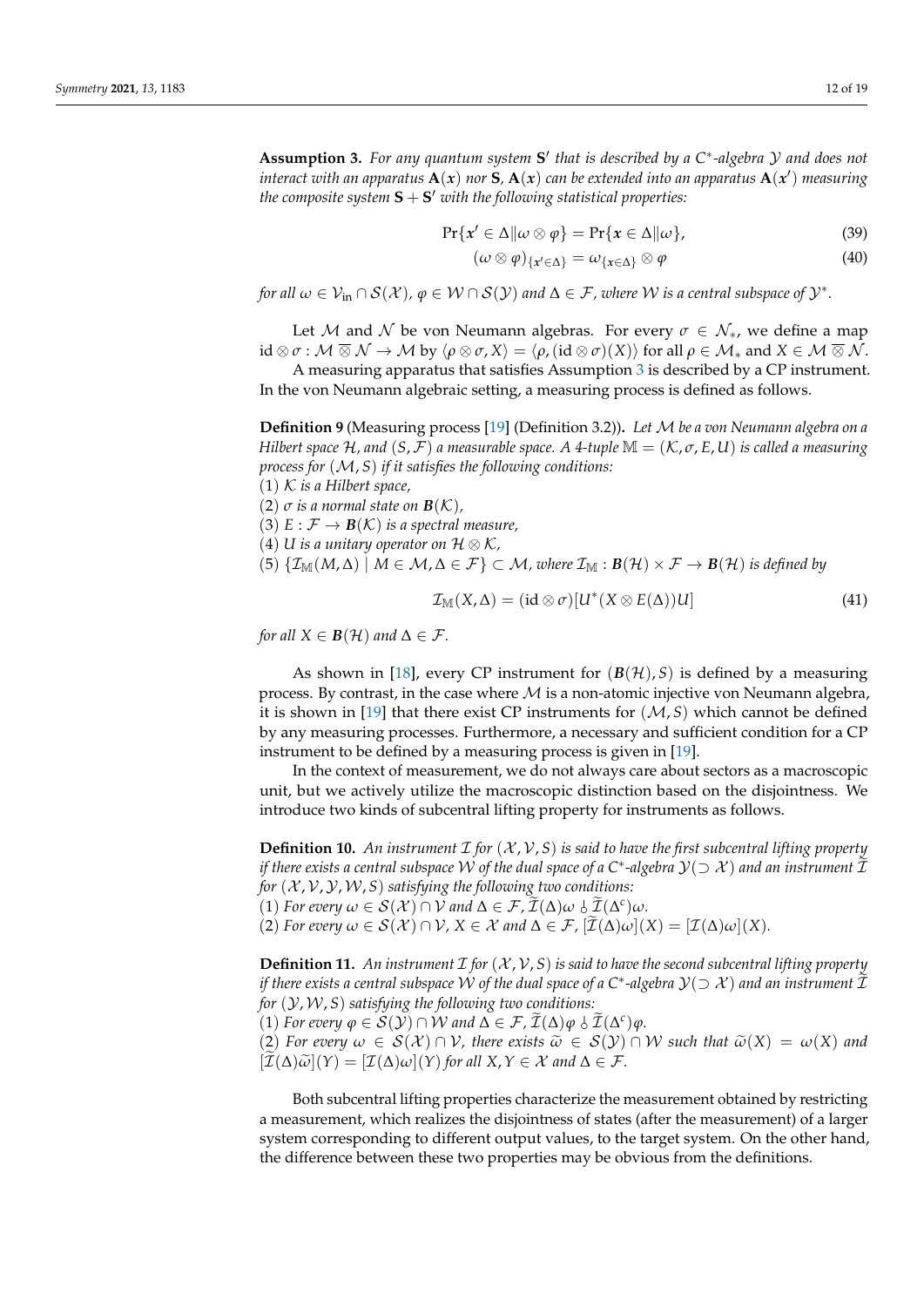An instrument *I* for  $(X, V_{\text{in}}, Y, V_{\text{out}}, S)$  is said to be finite if there exists a finite subset *S*<sup>0</sup> of *S* and a map *T* : *S*<sup>0</sup>  $\rightarrow$  *P*( $V_{\text{in}}$ ,  $V_{\text{out}}$ ) such that

<span id="page-12-0"></span>
$$
\mathcal{I}(\Delta) = \sum_{s \in S_0 \cap \Delta} T(s) \tag{42}
$$

for all  $\Delta \in \mathcal{F}$ .

**Theorem 13.** *Every finite instrument for*  $(\mathcal{X}, \mathcal{V}, S)$  *has the first subcentral lifting property and the second subcentral lifting property.*

**Proof.** Let *I* be a finite instrument for  $(\mathcal{X}, \mathcal{V}, \mathcal{S})$ , a finite subset  $S_0$  of *S*, and a map *T* : *S*<sub>0</sub> → *P*(*V*) satisfying Equation [\(42\)](#page-12-0) for all  $\Delta \in \mathcal{F}$ . For every  $\Delta \in \mathcal{F}$ , a linear map  $\widetilde{\mathcal{I}}(\Delta): \mathcal{V} \to \mathcal{V} \otimes l^1(S_0)$  is defined by

$$
\widetilde{\mathcal{I}}(\Delta)\omega = \sum_{s \in S_0 \cap \Delta} T(s)\omega \otimes \delta_s \tag{43}
$$

for all  $\omega \in \mathcal{V}$ . Then,  $\widetilde{\mathcal{I}}$  is a finite instrument for  $(\mathcal{X}, \mathcal{V}, \mathcal{X} \otimes_{\min} l^{\infty}(S_0), \mathcal{V} \otimes l^1(S_0), S)$ . Then,  $\tilde{\mathcal{I}}$  satisfies  $\tilde{\mathcal{I}}(\Delta)\omega \circ \tilde{\mathcal{I}}(\Delta^c)\omega$  for all  $\omega \in \mathcal{S}(\mathcal{X}) \cap \mathcal{V}$  and  $\Delta \in \mathcal{F}$ . Furthermore, every  $\omega \in \mathcal{S}(\mathcal{X}) \cap \mathcal{V}, X \in \mathcal{X}$  and  $\Delta \in \mathcal{F}, [\mathcal{I}(\Delta)\omega](X \otimes 1) = [\mathcal{I}(\Delta)\omega](X)$ . Therefore, *I* has the first subcentral lifting property.

Next, we define a finite instrument  $\widehat{\mathcal{I}}$  for  $(\mathcal{X} \otimes_{min} l^{\infty}(S_0), \mathcal{V} \otimes l^1(S_0), S)$  by

$$
\widehat{\mathcal{I}}(\Delta)\varphi = \widetilde{\mathcal{I}}(\Delta)(j(\varphi))\tag{44}
$$

for all  $\Delta \in \mathcal{F}$  and  $\varphi \in \mathcal{V} \otimes l^1(S_0)$ , where  $j: \mathcal{V} \otimes l^1(S_0) \to \mathcal{V}$  is a linear map defined by

$$
[j(\varphi)](X) = \varphi(X \otimes 1) \tag{45}
$$

for all  $X \in \mathcal{X}$ . For every  $\varphi \in \mathcal{S}(\mathcal{X} \otimes_{\min} l^{\infty}(S_0)) \cap (\mathcal{V} \otimes l^1(S_0))$  and  $\Delta \in \mathcal{F}, \widehat{\mathcal{I}}(\Delta) \varphi \cup \widehat{\mathcal{I}}(\Delta^c) \varphi$ . For every  $\omega \in \mathcal{S}(\mathcal{X}) \cap \mathcal{V}$ ,  $\tilde{\omega} = \omega \otimes \delta_{s_0}$ , where  $s_0 \in S_0$  satisfies  $\tilde{\omega}(X \otimes 1) = \omega(X)$  and  $\tilde{\omega}(X \otimes 1) = \tilde{\omega}(X)$  $[\mathcal{I}(\Delta)\widetilde{\omega}](Y\otimes 1) = [\mathcal{I}(\Delta)\omega](Y)$  for all  $X, Y \in \mathcal{X}$  and  $\Delta \in \mathcal{F}$ . Therefore,  $\mathcal{I}$  has the second subcentral lifting property.  $\Box$ 

We conjecture that every *CP instrument* has both subcentral lifting properties.

#### **6. Discussion and Perspectives**

In the study, we have defined instruments by using central subspaces of the dual of a C ∗ -algebra. We have checked its consistency with the definition in the von Neumann algebraic setting. This result means that the extension of the measurement theory to C<sup>∗</sup> -algebra in the paper is valid. Furthermore, we have proposed a unification of the measurement theory and the sector theory: we have defined and characterized the centrality of instruments. In addition, we have discussed the operational characterization and macroscopic nature of quantum measurement. In the context, we have actively used the disjointness of states to distinguish different output values of the meter. Our results are, of course, applicable to systems described by C\*-algebras generated from field operators, and the macroscopic aspects of quantum fields can now be discussed in terms of measurement theory.

In the setting of AQFT, we use a local net  $\{ \mathcal{A}(\mathcal{O}) \}_{\mathcal{O} \in \mathcal{R}_1}$  on a space  $M_1$  in order to describe the DP phenomena. In describing the measurement of DPs, only the use of the local net first adopted is not enough. In fact, to detect (the effect of) DPs, we need an operation wherein some probe is brought closer to the spatial scale at which DPs are generated. We introduced an extension of a local net to mathematically describe the operation at the level of observable algebras.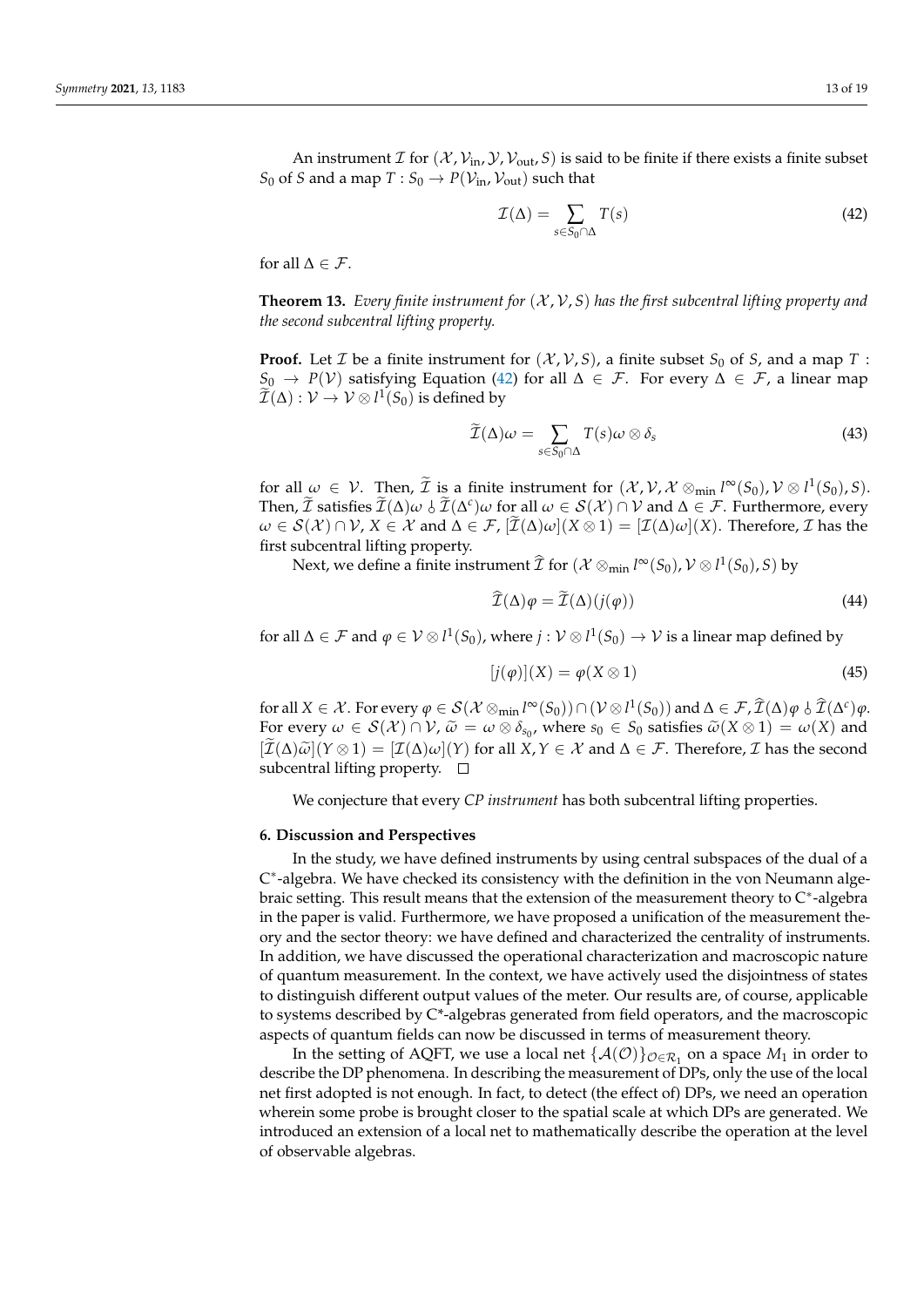**Definition 12.** Let  $\{A(O)\}_{O \in \mathcal{R}_1}$  and  $\{B(O)\}_{O \in \mathcal{R}_2}$  be local nets on  $M_1$  and  $M_2$ , respectively.  $\{\mathcal{B}(\mathcal{O})\}_{\mathcal{O}\in\mathcal{R}_2}$  is an extension of  $\{\mathcal{A}(\mathcal{O})\}_{\mathcal{O}\in\mathcal{R}_1}$  if it satisfies the following three conditions:  $(i) M_1 \subset M_2$ .  $(ii)$   $\mathcal{R}_1 \subset \mathcal{R}_2$ .

(*iii*) For every  $\mathcal{O} \in \mathcal{R}_1$ ,  $\mathcal{A}(\mathcal{O}) \subset \mathcal{B}(\mathcal{O})$ .

We use the extensions of a local net because the construction of the composite system of the system of interest and a measuring apparatus is not so simple. In particular, the construction of the composite system by the tensor product is not always applicable to quantum fields.

Let  $\{\mathcal{B}(\mathcal{O})\}_{\mathcal{O}\in\mathcal{R}_2}$  be a local net on  $M_2$  and an extension of a local net  $\{\mathcal{A}(\mathcal{O})\}_{\mathcal{O}\in\mathcal{R}_1}$  on *M*1. We suppose that *M*<sup>1</sup> is bounded. The composite system of the original system and a probe, which is close to the original system on the spatial scale where DPs are generated, is described by  $\{\mathcal{B}(\mathcal{O})\}_{\mathcal{O}\in\mathcal{R}_2}$  as a quantum field. Furthermore, the material system, which is a part of the composite system, is assumed to be localized in the neighborhood of *M*1. In the composite system, the generation and annihilation of DPs constantly occur near non-uniform materials in the unstable situation where light continues to incident constantly. By measuring the emitted light at regions far from *M*1, we check (or estimate) the effect of DPs generated in *M*1.

Constructing a concrete model of DPs as a quantum field in order to correlate experiments of DPs with the theory is a future task. We hope to describe the DP phenomena as open systems at the next stage. In the future, clarification of the relationship between this study and the recent trends in DP research [\[33\]](#page-17-26) is required. Moreover, the mathematical theory of quantum measurement for quantum systems described by C<sup>∗</sup> -algebras should be further developed.

**Funding:** This research received no external funding.

**Acknowledgments:** The author thanks anonymous reviewers for their comments to improve the quality of this paper.

**Conflicts of Interest:** The author declares no conflict of interest.

#### **Abbreviations**

The following abbreviations are used in this manuscript:

AQFT algebraic quantum field theory

- CP completely positive
- DP dressed photon
- PVM projection valued measure

# <span id="page-13-0"></span>**Appendix A. Operator Algebra**

We introduce the basic facts on operator algebras. See [\[26](#page-17-24)[,30](#page-17-22)[,31,](#page-17-23)[34](#page-17-27)[–37\]](#page-17-28) for more details on operator algebras. A set  $\mathcal X$  is called a C<sup>\*</sup>-algebra if it satisfies the following conditions: (1)  $\mathcal X$  is a Banach space over  $\mathbb C$ .

(2)  $\mathcal X$  is a \*-algebra, i.e., it is an algebra with involution. The involution  $^*$  :  $\mathcal X \to \mathcal X$  satisfies  $(aX + bY)^* = \bar{a}X^* + \bar{b}Y^*$ ,  $(XY)^* = Y^*X^*$ , and  $X^{**} := (X^*)^* = X$  for all  $a, b \in \mathbb{C}$  and  $X, Y \in \mathcal{X}$ .

(3) The norm of  $\mathcal X$  satisfies  $||X^*X|| = ||X||^2$  for all  $X \in \mathcal X$ .

We assume that C<sup>\*</sup>-algebras are unital.

Let X and Y be C<sup>\*</sup>-algebras. A map  $j : X \to Y$  is called a \*-homomorphism if it satisfies the following conditions:

(*i*) *j*( $aX_1 + bX_2$ ) =  $aj(X_1) + bj(X_2)$  for all  $a, b \in \mathbb{C}$  and  $X_1, X_2 \in \mathcal{X}$ .

 $(iii)$   $j(X_1X_2) = j(X_1)j(X_2)$  for all  $X_1, X_2 \in \mathcal{X}$ .

 $(iii)$   $j(X^*) = j(X)^*$  for all  $X \in \mathcal{X}$ .

 $(iv)$   $j(1) = 1.$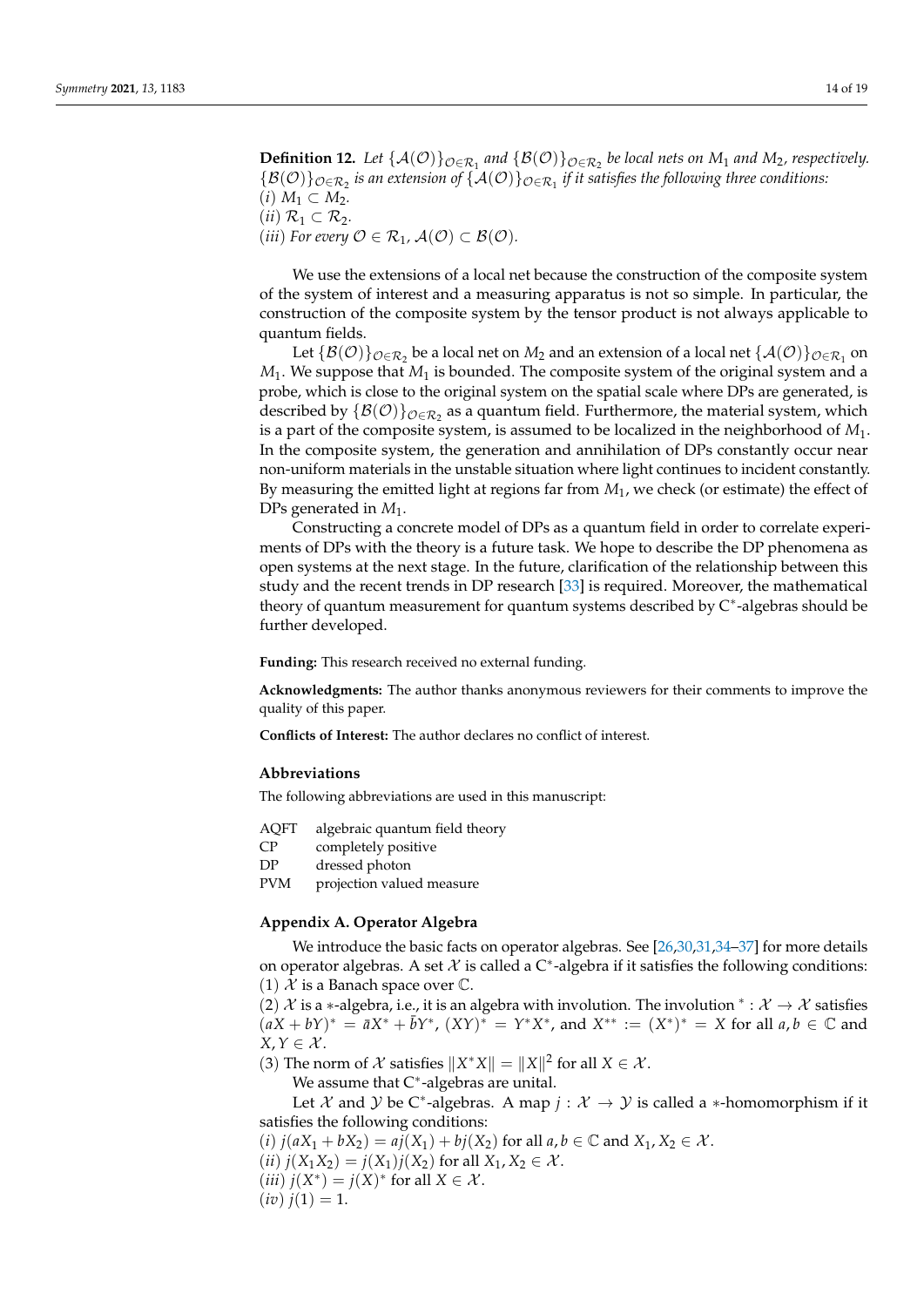A \*-homomorphims  $\beta$  of  $\chi$  is called a \*-automorphism of  $\chi$  if there exists a \*homomorphims  $\gamma$  of X such that  $\beta \circ \gamma = id_{\mathcal{X}}$  and  $\gamma \circ \beta = id_{\mathcal{X}}$ .  $Aut(\mathcal{X})$  denotes the set of automorphisms of  $X$ . A  $*$ -homomorphism and a  $*$ -automorphism are simply called a homomorphism and an automorphism, respectively.

Let  $\omega$  be a linear functional on  $\mathcal{X}$ .

(*i*)  $\omega$  is positive if  $\omega(X^*X) \ge 0$  for all  $X \in \mathcal{X}$ .

 $(iii)$  *ω* is normalized if  $\omega(1) = 1$ .

 $\mathcal{X}^*$  denotes the set of (complex) linear functionals on  $\mathcal{X}$ .  $\mathcal{X}^*_+$  denotes the set of positive linear functionals on  $\mathcal X$ . A linear functional on  $\mathcal X$  is called a state on  $\mathcal X$  if it is positive and normalized.  $\mathcal{S}(\mathcal{X})$  denotes the set of states on  $\mathcal{X}$ . A state  $\omega$  on  $\mathcal{X}$  is faithful if  $\omega(X^*X)=0$ implies *X* = 0. A C<sup>\*</sup>-algebra *W* is called a *W*<sup>\*</sup>-algebra if it is the dual of a Banach space  $W_*$ , called the predual of W. The second dual  $\mathcal{X}^{**} = (\mathcal{X}^*)^*$  of a C<sup>\*</sup>-algebra  $\mathcal X$  is a W<sup>\*</sup>-algebra and is called the universal enveloping algebra of X . A *W*<sup>∗</sup> -algebra W is said to be *σ*-finite if it admits at most countably many orthogonal projections. A positive linear functional  $ϕ$  on *W* is said to be normal if { $ϕ(Aγ)$ }<sub>γ∈Γ</sub> converges to  $ϕ(A)$  for all non-decreasing nets  ${A_{\gamma}}_{\gamma\in\Gamma}$  of positive operators in W convergent to a positive operator  $A \in \mathcal{W}$ . A positive linear functional  $\varphi$  on W is normal if and only if  $\varphi \in W_*$ .  $B(\mathcal{H})$  denotes the set of bounded linear operators on a Hilbert space H. A W<sup>∗</sup>-algebra M is called a von Neumann algebra on a Hilbert space H if it is a subset of  $B(\mathcal{H})$ , and the involution of M coincides with the adjoint operation on  $B(\mathcal{H})$ . The predual  $\mathcal{M}_*$  of a von Neumann algebra  $\mathcal M$  on a Hilbert space  $H$  satisfies

$$
\mathcal{M}_* = \{ \varphi \in \mathcal{M}^* | \exists \rho \in T(\mathcal{H}) \text{ s.t. } \varphi(M) = \text{Tr}[M\rho] \text{ for all } M \in \mathcal{M} \},
$$
 (A1)

where  $T(\mathcal{H})$  denotes the set of trace-class operators on  $\mathcal{H}$ .

For every state  $\omega$  on X, there exist a Hilbert space  $\mathcal{H}_{\omega}$ , a representation  $\pi_{\omega}$  of X on  $\mathcal{H}_{\omega}$  and a unit vector  $\Omega_{\omega}$  of  $\mathcal{H}_{\omega}$  such that

$$
\omega(X) = \langle \Omega_{\omega} | \pi_{\omega}(X) \Omega_{\omega} \rangle, \quad X \in \mathcal{X}, \tag{A2}
$$

and  $\mathcal{H}_{\omega} = \pi_{\omega}(\mathcal{X})\Omega_{\omega}$ . Here, a map  $\pi : \mathcal{X} \to \mathcal{B}(\mathcal{H})$  is called a representation of X on a Hilbert space H if it satisfies  $\pi(aX + bY) = a\pi(X) + b\pi(Y)$ ,  $\pi(XY) = \pi(X)\pi(Y)$ , and  $\pi(X^*) = \pi(X)^*$  for all  $a, b \in \mathbb{C}$  and  $X, Y \in \mathcal{X}$ . The triple  $(\pi_\omega, \mathcal{H}_\omega, \Omega_\omega)$  is called the GNS representation of  $\omega$  and is unique up to unitary equivalence.

For any subset *S* of  $\mathbf{B}(\mathcal{H})$ , we define the commutant *S'* of *S* by  $S' = \{A \in \mathbf{B}(\mathcal{H}) \mid \forall B \in \mathbb{R}$ *S*, *AB* = *BA*} and the double commutant *S*<sup>*n*</sup> of *S* by *S<sup><i>n*</sup> = (*S*<sup>*'*</sup>)<sup>*'*</sup>.  $\pi_{\omega}(\mathcal{X})^{\prime}$  and  $\pi_{\omega}(\mathcal{X})^{\prime}$  are then von Neumann algebras on H*ω*.

#### <span id="page-14-0"></span>**Appendix B. The Proof of Theorem 1**

First, we present theorems used to show Theorem [1.](#page-4-1)

<span id="page-14-2"></span>**Theorem A1** ([\[24–](#page-17-18)[27](#page-17-19)[,31\]](#page-17-23))**.** *Let* X *be a C*<sup>∗</sup> *-algebra and* H *a Hilbert space. For every CP map*  $T: \mathcal{X} \to \mathcal{B}(\mathcal{H})$ , there exist a Hilbert space K, a representation  $\pi$  of X on K, and  $V \in \mathcal{B}(\mathcal{H}, \mathcal{K})$ *such that*

$$
T(X) = V^* \pi(X) V \tag{A3}
$$

*for all*  $X \in \mathcal{X}$ *, and that*  $\mathcal{K} = \overline{\text{span}}(\pi(\mathcal{X}) V \mathcal{H})$ *. If*  $\mathcal{X}$  *and*  $\mathcal{H}$  *are separable, then so is*  $\mathcal{K}$ *.* 

The triplet  $(\pi, \mathcal{K}, V)$  is called a Stinespring representation of *T*, and is unique up to unitary equivalence.

<span id="page-14-1"></span>**Theorem A2** ([\[26\]](#page-17-24) (Chapter IV, Theorem 5.5)). Let  $\mathcal{M}_1$  and  $\mathcal{M}_2$  be von Neumann algebras on *Hilbert spaces*  $\mathcal{H}_1$  *and*  $\mathcal{H}_2$ *, respectively. If*  $\pi$  *is a normal homomorphism of*  $\mathcal{M}_1$  *onto*  $\mathcal{M}_2$ *, then there exist a Hilbert space*  $\mathcal L$ *, a projection E of*  $\mathcal M'_1\ \overline\otimes\ \mathcal B(\mathcal L)$ *, and an isometry U of*  $E(\mathcal H_1\otimes\mathcal L)$ *onto* H<sup>2</sup> *such that*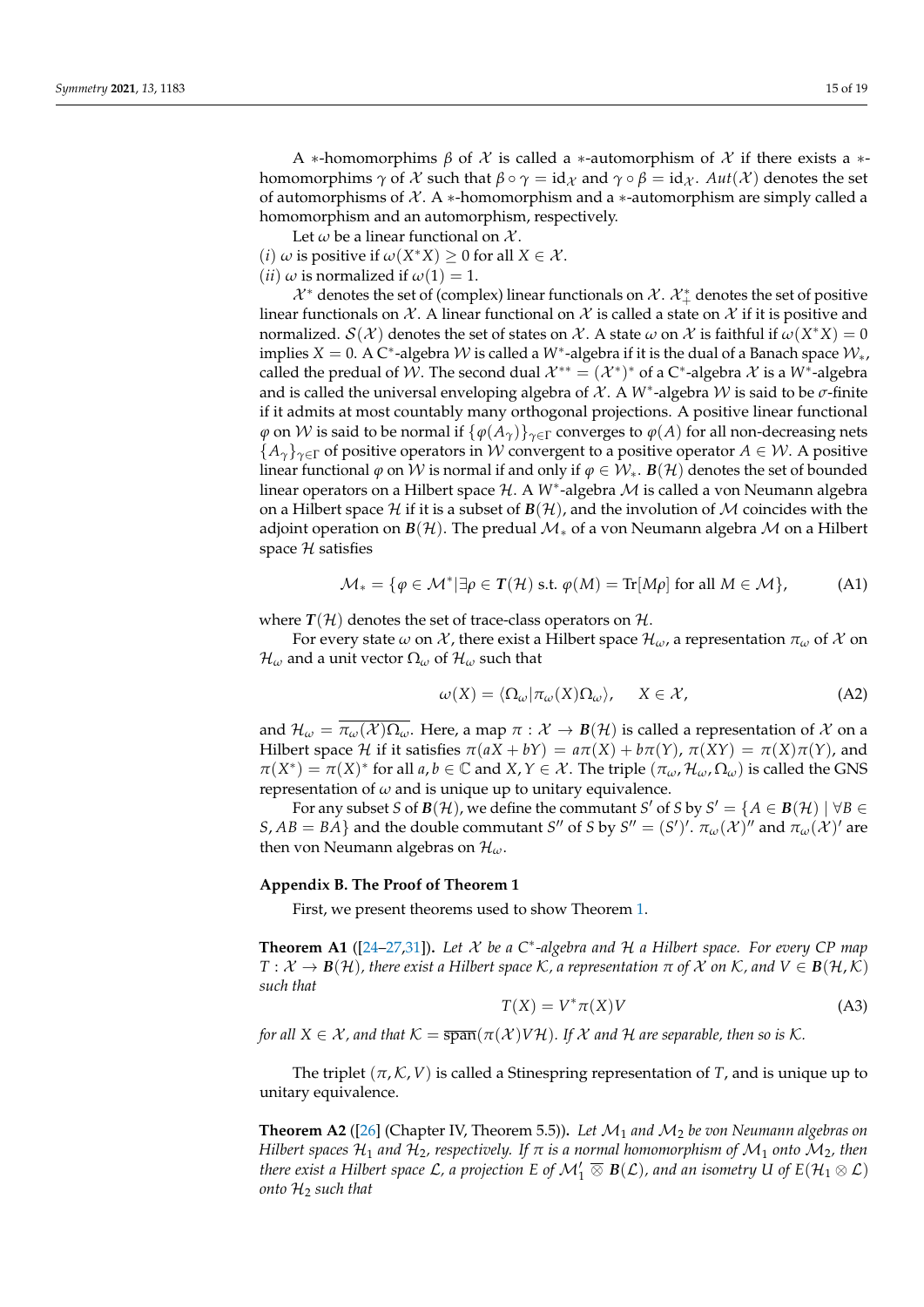$$
\pi(M) = Uj_E(M \otimes 1)U^*
$$
 (A4)

*for all*  $M \in \mathcal{M}_1$ , where  $j_E : \mathbf{B}(\mathcal{H}_1 \otimes \mathcal{L}) \to \mathbf{EB}(\mathcal{H}_1 \otimes \mathcal{L})E$  is defined by  $j_E(X) = EXE$  for all  $X \in \mathbf{B}(\mathcal{H}_1 \otimes \mathcal{L})$ *.*  $\mathcal{M}_1 \overline{\otimes} \mathbb{C}1$  *is then a multiplicative domain of j<sub>E</sub>.* 

As a corollary of Theorem [A2,](#page-14-1) the following holds:

<span id="page-15-1"></span>**Corollary A1.** Let  $\mathcal{H}_1$  and  $\mathcal{H}_2$  be Hilbert spaces. If  $\pi$  is a normal homomorphism of  $B(\mathcal{H}_1)$  onto *B*( $\mathcal{H}_2$ ), then there exist a Hilbert space K and a unitary W of  $\mathcal{H}_1 \otimes \mathcal{K}$  onto  $\mathcal{H}_2$  such that

$$
\pi(X) = W(X \otimes 1)W^*
$$
 (A5)

*for all*  $X \in B(\mathcal{H}_1)$ *.* 

Let X and Y be C<sup>\*</sup>-algebras. We define a partial order  $T_1 \leq T_2$  on  $\text{CP}(\mathcal{X}, \mathcal{Y})$  by  $T_2 - T_1 \in \mathbb{CP}(\mathcal{X}, \mathcal{Y}).$ 

<span id="page-15-0"></span>**Theorem A3** ([\[25\]](#page-17-29) (Theorem 1.4.2)). Let  $T_1$ ,  $T_2$  be elements of CP( $\mathcal{X}, \mathcal{B}(\mathcal{H})$ ) such that  $T_1 \leq T_2$ ,  $a$ nd  $(\pi,\mathcal{K},V)$  is the Stinespring representation of  $T_2$ . There exists a positive operator R of  $\pi(\mathcal{X})'$ *such that*

$$
T_1(X) = V^* R \pi(X) V \tag{A6}
$$

*for all*  $X \in \mathcal{X}$ *.* 

By using the above theorems, we show Theorem [1.](#page-4-1)

**Proof of Theorem 1.** Put  $P = T(1)$ . Suppose  $P \neq 0$  without loss of generality. We define a unital normal CP map  $T'$  on  $B(\mathcal{H})$  by

$$
T'(X) = \frac{1}{\|P\|} T(X) + \left(1 - \frac{P}{\|P\|}\right)^{\frac{1}{2}} X \left(1 - \frac{P}{\|P\|}\right)^{\frac{1}{2}}
$$
(A7)

for all  $X \in B(\mathcal{H})$ . By Theorem [A1,](#page-14-2) there exist a separable Hilbert space  $\mathcal{K}'$ , a normal representation  $\pi'$  of  $\mathcal X$  on  $\mathcal K'$ , and an isometry  $V'\in B({\cal H},{\cal K})$  such that  ${\cal K}'=\overline{\text{span}}(\pi'({\cal X})V^{\bar{\jmath}}{\cal H})$ and that

$$
T'(X) = (V')^* \pi'(X) V'
$$
 (A8)

for all  $X \in B(H)$ . Since

$$
\frac{1}{\|P\|}T(X^*X) \le T'(X^*X) \tag{A9}
$$

for all  $X \in B(\mathcal{H})$ , by Theorem [A3,](#page-15-0) there exists a positive operator  $R'$  of  $\pi'(\mathcal{X})'$  such that

$$
\frac{1}{\|P\|}T(X) = (V')^* \pi'(X) R' V'
$$
\n(A10)

for all  $X \in B(H)$ . By Corollary [A1,](#page-15-1) there exist a separable Hilbert space  $\mathcal{L}_1$  and a unitary operator  $W \in B(\mathcal{H} \otimes \mathcal{L}_1, \mathcal{K}')$  such that

$$
\pi'(X) = W'(X \otimes 1)W'^{*}
$$
 (A11)

for all  $X \in B(\mathcal{H})$ . There then exists a positive operator  $R''$  on  $\mathcal{L}_1$  such that  $R'W' =$  $W'(1 \otimes R'')$ .

Let  $\mathcal{L}_2$  be an infinite-dimensional separable Hilbert space, *v* a unit vector in  $\mathcal{L}_2$ , and *y* a unit vector in  $\mathcal{L}_1$ . We define an isometry  $U : \mathcal{H} \otimes \mathbb{C}y \otimes \mathbb{C}v \to \mathcal{H} \otimes \mathcal{L}_1 \otimes \mathcal{L}_2$  by

$$
U_0(x \otimes y \otimes v) = (W')^* V' x \otimes v \tag{A12}
$$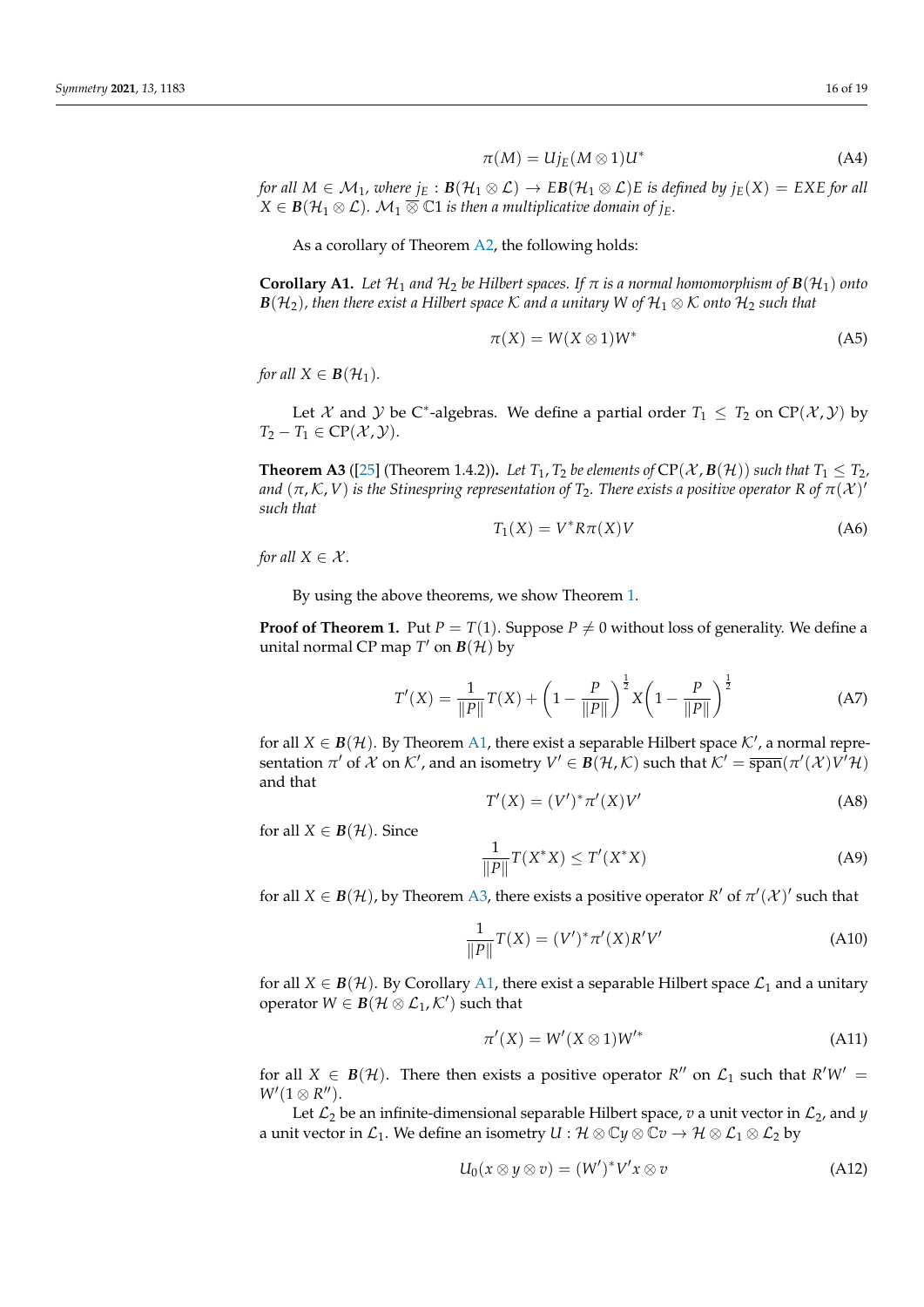$$
\langle x_1|T(X)x_2\rangle = ||P||\langle x_1|(V')^*W'(X \otimes R'')(W')^*V'x_2\rangle
$$
  
\n
$$
= ||P||\langle (W')^*V'x_1 \otimes v|(X \otimes R'' \otimes 1)[(W')^*V'x_2 \otimes v]\rangle
$$
  
\n
$$
= \langle U(x_1 \otimes y \otimes v)|(X \otimes R)[U(x_2 \otimes y \otimes v)]\rangle
$$
  
\n
$$
= \text{Tr}[U^*(X \otimes R)U(|x_2\rangle\langle x_1| \otimes |\xi\rangle\langle \xi|)] \qquad (A13)
$$
  
\n
$$
= \text{Tr}[\text{Tr}_{\mathcal{K}}[U^*(X \otimes R)U(1 \otimes |\xi\rangle\langle \xi|)]|x_2\rangle\langle x_1|]
$$
  
\n
$$
= \langle x_1|\text{Tr}_{\mathcal{K}}[U^*(X \otimes R)U(1 \otimes |\xi\rangle\langle \xi|)]x_2\rangle,
$$

which completes the proof of (1).

Next, we show (2). By Theorem [A1,](#page-14-2) there exist a separable Hilbert space  $\mathcal{K}_1$ , a normal representation  $\pi$  of  $\mathcal X$  on  $\mathcal K$  and  $V \in B(\mathcal H,\mathcal K)$  such that  $\mathcal K_1 = \overline{\text{span}}(\pi(\mathcal X)V\mathcal H)$  and that

$$
T(X) = V^* \pi(X) V \tag{A14}
$$

for all  $X \in B(H)$ . By Corollary [A1,](#page-15-1) there exist a separable Hilbert space  $\mathcal{K}_2$  and a unitary operator  $W \in B(\mathcal{K}_1, \mathcal{H} \otimes \mathcal{K}_2)$  such that

$$
\pi(X) = W(X \otimes 1)W^*
$$
\n(A15)

for all  $X \in B(\mathcal{H})$ . Let  $\{y_i\}_{i=1}^{\dim(\mathcal{K}_2)}$  be a complete orthonormal system of  $\mathcal{K}_2$ . For every  $1 \leq i \leq \dim(\mathcal{K}_2)$ , we define  $K_i \in \mathcal{B}(\mathcal{H})$  by

$$
\langle x_1 | K_i x_2 \rangle = \langle x_1 \otimes y_i | W^* V x_2 \rangle \tag{A16}
$$

for all  $x_1, x_2 \in \mathcal{H}$ . For every  $1 \leq i \leq \dim(\mathcal{K}_2)$ ,  $X \in \mathcal{B}(\mathcal{H})$  and  $x_1, x_2 \in \mathcal{H}$ , we have

$$
\langle x_1 | K_i^* X K_i x_2 \rangle = \langle K_i x_1 | X K_i x_2 \rangle = \sum_{j=1}^{\dim(\mathcal{H})} \langle K_i x_1 | z_j \rangle \langle z_j | X K_i x_2 \rangle
$$
  
\n
$$
= \sum_{j=1}^{\dim(\mathcal{H})} \langle K_i x_1 | z_j \rangle \langle X^* z_j | K_i x_2 \rangle
$$
  
\n
$$
= \sum_{j=1}^{\dim(\mathcal{H})} \langle W^* V x_1 | z_j \otimes y_i \rangle \langle X^* z_j \otimes y_i | W^* V x_2 \rangle
$$
  
\n
$$
= \sum_{j=1}^{\dim(\mathcal{H})} \langle W^* V x_1 | (|z_j\rangle \langle z_j| \otimes |y_i\rangle \langle y_i|) (X \otimes 1) W^* V x_2 \rangle
$$
  
\n
$$
= \langle W^* V x_1 | (X \otimes |y_i\rangle \langle y_i|) W^* V x_2 \rangle = \langle x_1 | V^* W (X \otimes |y_i\rangle \langle y_i|) W^* V x_2 \rangle.
$$
 (A17)

Therefore, for every *X*  $\in$  *B*( $\mathcal{H}$ ) and *x*<sub>1</sub>, *x*<sub>2</sub>  $\in$  *H*, we obtain

$$
\langle x_1 | T(X) x_2 \rangle = \langle x_1 | V^* W(X \otimes 1) W^* V x_2 \rangle
$$
  
\n
$$
= \sum_{i=1}^{\dim(K_2)} \langle x_1 | V^* W(X \otimes |y_i \rangle \langle y_i |) W^* V x_2 \rangle
$$
  
\n
$$
= \sum_{i=1}^{\dim(K_2)} \langle x_1 | K_i^* X K_i x_2 \rangle = \langle x_1 | \left( \sum_{i=1}^{\dim(K_2)} K_i^* X K_i \right) x_2 \rangle,
$$
\n(A18)

which completes the proof of (2).  $\Box$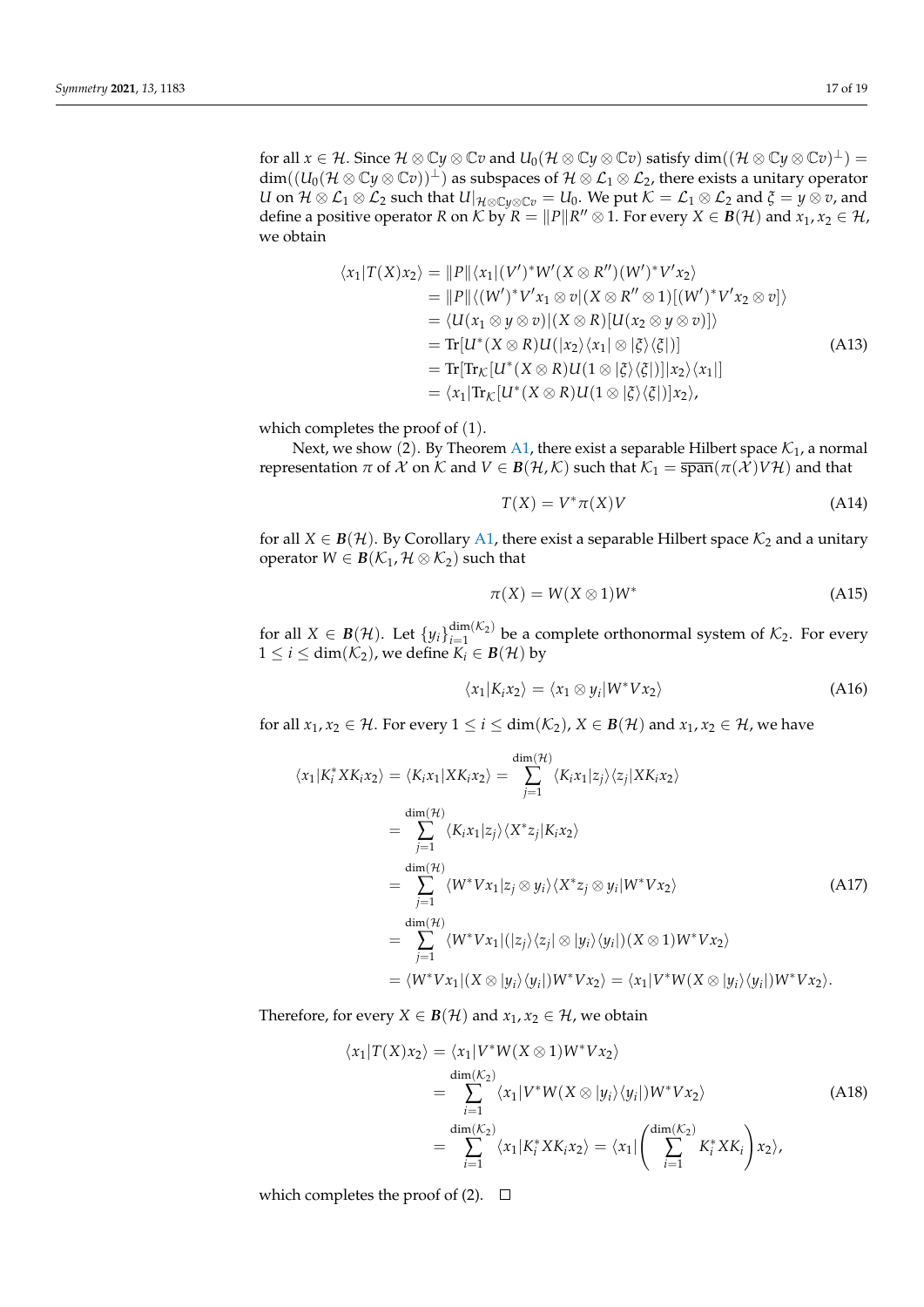The proof of (1) in the above theorem refers to that of [\[18\]](#page-17-12) (Theorem 5.1). The results of this appendix are related to the theory of Hilbert modules [\[38](#page-17-30)[–43\]](#page-18-0).

#### **References**

- <span id="page-17-0"></span>1. Ohtsu, M. *Dressed Photons*; Springer: Berlin, Germany, 2014.
- <span id="page-17-1"></span>2. Haag, R.; Kastler, D. An algebraic approach to quantum field theory. *J. Math. Phys.* **1964**, *5*, 848–861. [\[CrossRef\]](http://doi.org/10.1063/1.1704187)
- 3. Araki, H. *Mathematical Theory of Quantum Fields*; Oxford UP: Oxford, UK, 1999.
- <span id="page-17-2"></span>4. Haag, R. *Local Quantum Physics: Fields, Particles, Algebras*, 2nd ed.; Springer: Berlin, Germany, 2012.
- <span id="page-17-3"></span>5. Doplicher, S.; Haag, R.; Roberts, J.E. Fields, observables and gauge transformations I. *Comm. Math. Phys.* **1969**, *13*, 1–23. [\[CrossRef\]](http://dx.doi.org/10.1007/BF01645267)
- 6. Doplicher, S.; Haag, R.; Roberts, J.E. Fields, observables and gauge transformations II. *Comm. Math. Phys.* **1969**, *15*, 173–200. [\[CrossRef\]](http://dx.doi.org/10.1007/BF01645674)
- 7. Doplicher, S.; Haag, R.; Roberts, J.E. Local observables and particle statistics, I. *Comm. Math. Phys.* **1971**, *23*, 199–230. [\[CrossRef\]](http://dx.doi.org/10.1007/BF01877742)
- <span id="page-17-4"></span>8. Doplicher, S.; Haag, R.; Roberts, J.E. Local observables and particle statistics, II. *Comm. Math. Phys.* **1974**, *35*, 49–85. [\[CrossRef\]](http://dx.doi.org/10.1007/BF01646454)
- <span id="page-17-5"></span>9. Doplicher, S.; Roberts, J.E. Why there is a field algebra with a compact gauge group describing the superselection structure in particle physics. *Comm. Math. Phys.* **1990**, *131*, 51–107. [\[CrossRef\]](http://dx.doi.org/10.1007/BF02097680)
- <span id="page-17-6"></span>10. Umezawa, H.; Matsumoto, H.; Tachiki, M. *Thermo Field Dynamics and Condensed States*; North-Holland: Amsterdam, The Nederlands, 1982.
- 11. Umezawa, H. *Advanced Field Theory: Micro, Macro, and Thermal Physics*; AIP: New York, NY, USA, 1993.
- 12. Blasone, M.; Jizba, P.; Vitiello, G. *Quantum Field Theory and Its Macroscopic Manifestations*; World Scientific: London, UK, 2011.
- <span id="page-17-7"></span>13. Blasone, M.; Jizba, P.; Smaldone, L. Functional integrals and inequivalent representations in Quantum Field Theory. *Ann. Phys.* **2017**, *383*, 207–238. [\[CrossRef\]](http://dx.doi.org/10.1016/j.aop.2017.05.022)
- <span id="page-17-8"></span>14. Ojima, I. A unified scheme for generalized sectors based on selection criteria—Order parameters of symmetries and of thermality and physical meanings of adjunctions. *Open Syst. Inform. Dyn.* **2003**, *10*, 235–279. [\[CrossRef\]](http://dx.doi.org/10.1023/A:1025175907589)
- <span id="page-17-9"></span>15. Ojima, I. Temperature as order parameter of broken scale invariance. *Publ. Res. Inst. Math. Sci.* **2004**, *40*, 731–756. [\[CrossRef\]](http://dx.doi.org/10.2977/prims/1145475491)
- <span id="page-17-10"></span>16. Ojima, I. Micro-Macro Duality in Quantum Physics. In *Proceedings International Conference on Stochastic Analysis, Classical and Quantum*; World Scientific: Singapore, 2005; pp. 143–161.
- <span id="page-17-11"></span>17. Davies, E.B.; Lewis, J.T. An operational approach to quantum probability. *Commun. Math. Phys.* **1970**, *17*, 239–260. [\[CrossRef\]](http://dx.doi.org/10.1007/BF01647093)
- <span id="page-17-12"></span>18. Ozawa, M. Quantum measuring processes of continuous obsevables. *J. Math. Phys.* **1984**, *25*, 79–87. [\[CrossRef\]](http://dx.doi.org/10.1063/1.526000)
- <span id="page-17-13"></span>19. Okamura, K.; Ozawa, M. Measurement theory in local quantum physics. *J. Math. Phys.* **2016**, *57*, 015209. [\[CrossRef\]](http://dx.doi.org/10.1063/1.4935407)
- <span id="page-17-14"></span>20. Okamura, K. Measuring processes and the Heisenberg picture. In *Reality and Measurement in Algebraic Quantum Theory: NWW 2015, Nagoya, Japan, 9–13 March*; Ozawa, M., Butterfield, J., Halvorson, H., Rédei, M., Kitajima, Y., Buscemi, F., Eds.; Springer: Singapore, 2018; pp. 361–396.
- <span id="page-17-15"></span>21. Ojima, I.; Okamura, K.; Saigo, H. Derivation of Born Rule from Algebraic and Statistical Axioms. *Open Sys. Inform. Dyn.* **2014**, *21*, 1450005. [\[CrossRef\]](http://dx.doi.org/10.1142/S123016121450005X)
- <span id="page-17-16"></span>22. Hora, A.; Obata, N. *Quantum Probability and Spectral Analysis of Graphs*; Springer: Berlin, Germany, 2007.
- <span id="page-17-17"></span>23. Ojima, I.; Okamura, K.; Saigo, H. Local state and sector theory in local quantum physics. *Lett. Math. Phys.* **2016**, *106*, 741–763. [\[CrossRef\]](http://dx.doi.org/10.1007/s11005-016-0841-y)
- <span id="page-17-18"></span>24. Stinespring, W.F. Positive functions on C<sup>∗</sup> -algebras. *Proc. Am. Math. Soc.* **1955**, *6*, 211–216.
- <span id="page-17-29"></span>25. Arveson, W. Subalgebras of C<sup>∗</sup> -algebras. *Acta Math.* **1969**, *123*, 141–224. [\[CrossRef\]](http://dx.doi.org/10.1007/BF02392388)
- <span id="page-17-24"></span>26. Takesaki, M. *Theory of Operator Algebras I*; Springer: Berlin, Germany, 1979.
- <span id="page-17-19"></span>27. Paulsen, V. *Completely Bounded Maps and Operator Algebras*; Cambridge UP: Cambridge, UK, 2002.
- <span id="page-17-20"></span>28. Accardi, L.; Frigerio, L.; Lewis, J.T. Quantum stochastic processes. *Publ. Res. Inst. Math. Sci.* **1982**, *18*, 97–133. [\[CrossRef\]](http://dx.doi.org/10.2977/prims/1195184017)
- <span id="page-17-21"></span>29. Belavkin, V.P. Reconstruction Theorem for Quantum Stochastic Processes. *Theoret. Math. Phys.* **1985**, *3*, 409–431.
- <span id="page-17-22"></span>30. Dixmier, J. C<sup>\*</sup>-Algebras; North-Holland: Amsterdam, The Nederlands, 1977.
- <span id="page-17-23"></span>31. Bratteli, O.; Robinson, D.W. *Operator Algebras and Quantum Statistical Mechanics*, 2nd ed.; Springer: Berlin, Germany, 2002; Volume 1.
- <span id="page-17-25"></span>32. Ozawa, M. Uncertainty relations for noise and disturbance in generalized quantum measurements. *Ann. Phys. (N. Y.)* **2004**, *331*, 350–416. [\[CrossRef\]](http://dx.doi.org/10.1016/j.aop.2003.12.012)
- <span id="page-17-26"></span>33. Ohtsu, M. History, current developments, and future directions of near-field optical science. *Opto-Electron. Adv.* **2020**, *3*, 190046. [\[CrossRef\]](http://dx.doi.org/10.29026/oea.2020.190046)
- <span id="page-17-27"></span>34. Arveson, W. *An Invitation to C*<sup>∗</sup> *-Algebras*; Springer: New York, NY, USA, 2012.
- 35. Dixmier, J. *Von Neumann Algebras*; North-Holland: Amsterdam, The Nederlands, 1981.
- 36. Takesaki, M. *Theory of Operator Algebras II*; Springer: Berlin, Germany, 2003.
- <span id="page-17-28"></span>37. Takesaki, M. *Theory of Operator Algebras III*; Springer: Berlin, Germany, 2003.
- <span id="page-17-30"></span>38. Paschke, W.L. Inner product modules over B<sup>∗</sup> -algebras. *Trans. Am. Math. Soc.* **1973**, *182*, 443–468. [\[CrossRef\]](http://dx.doi.org/10.2307/1996542)
- 39. Rieffel, M.A. Morita equivalence for C<sup>∗</sup> -algebras and W<sup>∗</sup> -algebras. *J. Pure Appl. Algebra* **1974**, *5*, 51–96. [\[CrossRef\]](http://dx.doi.org/10.1016/0022-4049(74)90003-6)
- 40. Rieffel, M.A. Induced representations of C<sup>∗</sup> -algebras. *Adv. Math.* **1974**, *13*, 176–257. [\[CrossRef\]](http://dx.doi.org/10.1016/0001-8708(74)90068-1)
- 41. Lance, E.C. *Hilbert C*<sup>∗</sup> *-Modules: A Toolkit for Operator Algebraists*; Cambridge UP: Cambridge, UK, 1995.